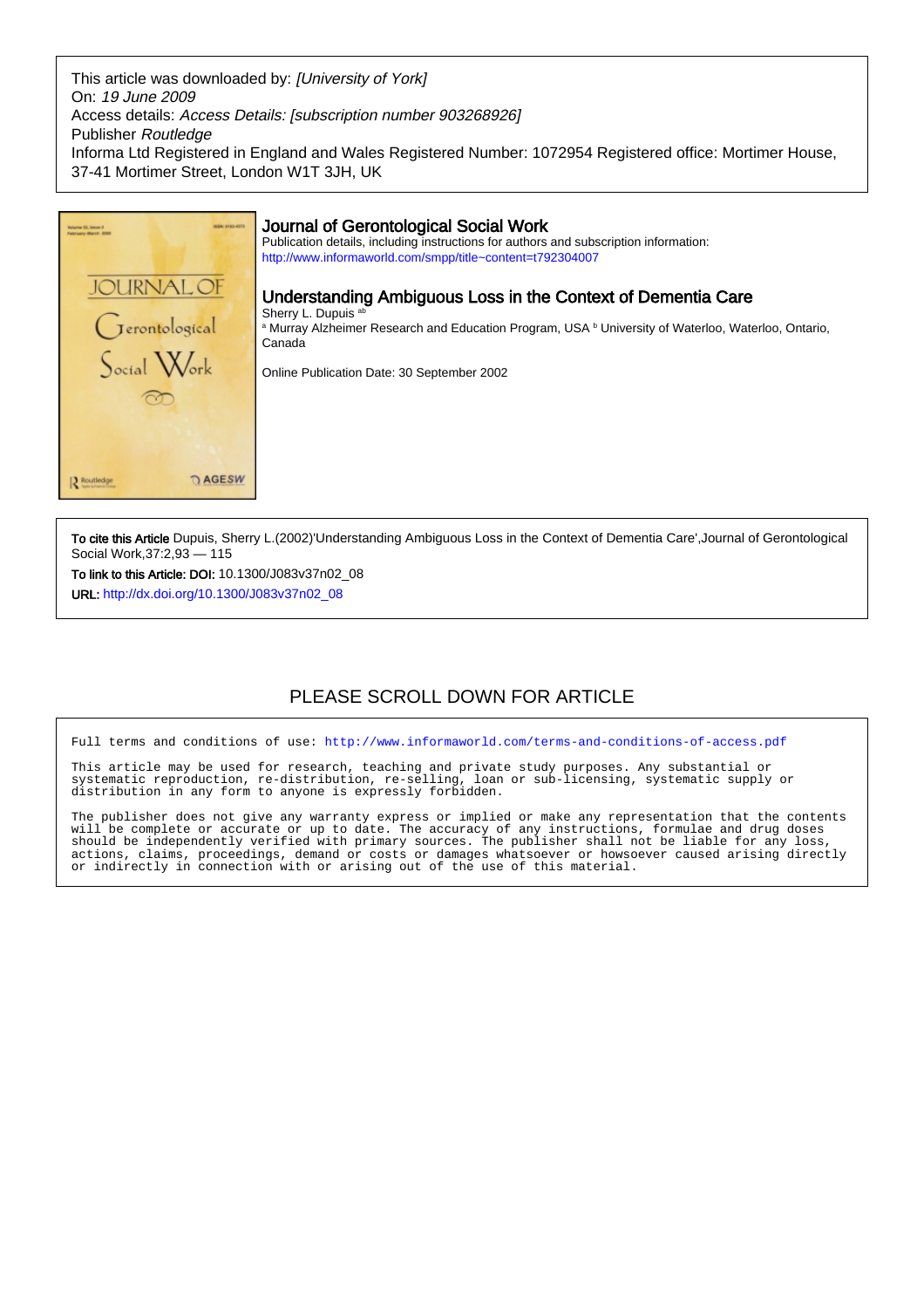# Understanding Ambiguous Loss in the Context of Dementia Care: Adult Children's Perspectives

Sherry L. Dupuis, PhD

**ABSTRACT.** This study examined the experience of ambiguous loss for family members caring for a person with dementia living in a long-term care facility. Data for this study came from in-depth, active interviews conducted with 38 adult daughters and 23 adult sons caring for a parent with dementia living in a long-term care facility. The stories shared by the adult children revealed that ambiguous loss in the dementia context involves a long, on-going process of several phases including *anticipatory loss, progressive loss,* and *acknowledged loss*. The nature of the ambiguity shifts and the experience changes for families as they journey through the ambiguous loss process. Acceptance and avoidance were the two most comm[on](http://www.haworthpressinc.com/store/product.asp?sku=J083) [coping](http://www.haworthpressinc.com/store/product.asp?sku=J083) [strategies](http://www.haworthpressinc.com/store/product.asp?sku=J083) [used](http://www.haworthpressinc.com/store/product.asp?sku=J083) [in](http://www.haworthpressinc.com/store/product.asp?sku=J083) [dealing](http://www.haworthpressinc.com/store/product.asp?sku=J083) [with](http://www.haworthpressinc.com/store/product.asp?sku=J083) [ac](http://www.haworthpressinc.com/store/product.asp?sku=J083)knowledged loss. *[Article copies available for a fee from The Haworth Document Delivery Service: 1-800-HAWORTH. E-mail address: <getinfo@haworthpressinc.com> Website: <http://www.HaworthPress.com> © 2002 by The Haworth Press, Inc. All rights reserved.]*

Sherry L. Dupuis is Associate Director of Research, Murray Alzheimer Research and Education Program, Faculty of Applied Health Sciences, University of Waterloo, Waterloo, Ontario, Canada N2L 3G1 (E-mail: sldupuis@healthy.uwaterloo.ca).

The author would like to thank Dr. Pauline Boss and Penny Bedford, MSW for their insightful comments on earlier drafts of this paper.

Financial support for this study was provided by the Social Sciences and Humanities Research Council of Canada as well as the President's Fund for the Advancement of Scholarship and Dean's Research Fund at Brock University, St. Catharines, Ontario, Canada.

Journal of Gerontological Social Work, Vol. 37(2) 2002 http://www.haworthpressinc.com/store/product.asp?sku=J083 2002 by The Haworth Press, Inc. All rights reserved. *93*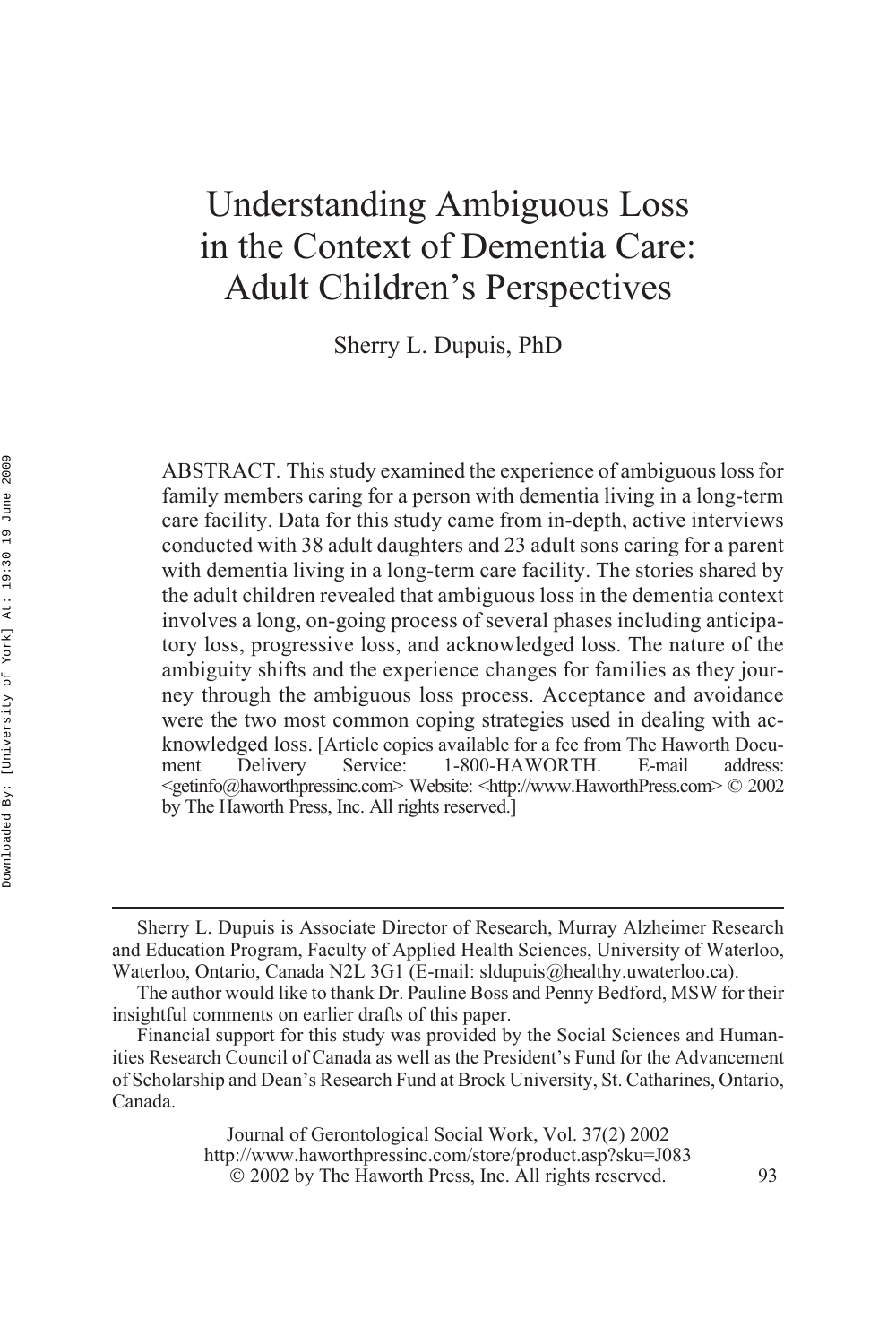**KEYWORDS.** Ambiguous loss, dementia, institution-based caregiving, caregiving career

# *INTRODUCTION*

Studies conducted around the world suggest that approximately eight per cent of all people 65 years of age and older have some form of dementia (Molloy & Caldwell, 1998). Currently, dementia affects over four million Americans, the majority of those being 85 years of age or older (Gillick, 1999). With the growing population of older adults, however, it is estimated that the prevalence of dementia will increase dramatically over the next several decades (Molloy & Caldwell, 1998). Persons with dementia experience devastating consequences including progressive memory loss, loss in language abilities, and an inability to solve the problems of daily living (Gillick, 1999). Often, dementia culminates in the psychosocial death of the victim, a phenomenon "in which the psychological essence, individual personality, or self is perceived as dead, though the person remains alive" (Doka & Aber, 1989, p. 189; Sweeting & Gilhooly, 1997).

The illnesses that cause dementia also have detrimental impacts on the persons closest to those with dementia, especially their caregivers and family members. In fact, some research suggests that caring for a person with dementia can be one of the most difficult, frustrating, and distressing of all caregiving roles (Ory, Hoffman, Yee, Tennstedt, & Schulz, 1999). One of the most painful experiences for family members in dementia care is watching the gradual deterioration and psychological loss of their loved ones (Dupuis, 1997). In later stages of illnesses causing dementia, family members also experience confusion regarding whether their loved ones still exist for them as well as great emotional distress and turmoil related to that confusion. This phenomenon has come to be known as *ambiguous loss*.

The concept of ambiguous loss was introduced by Pauline Boss in the mid-70s. It refers to a loss situation that remains incomplete, confusing, or uncertain for family members. Boss (1999) identified two types of ambiguous loss. In the first type, a person is perceived by their family members as physically absent but remains psychologically present because it is unclear whether the person is dead or alive. This type of ambiguous loss can occur in families of men missing in action and families with missing children. In the second instance, a person is perceived by family members as being physically present but psychologically absent. This type is often associated with families who have a relative with Alzheimer's disease or another related dementia, brain injury, stroke, or other chronic illnesses. In dementia, the loved one is perceived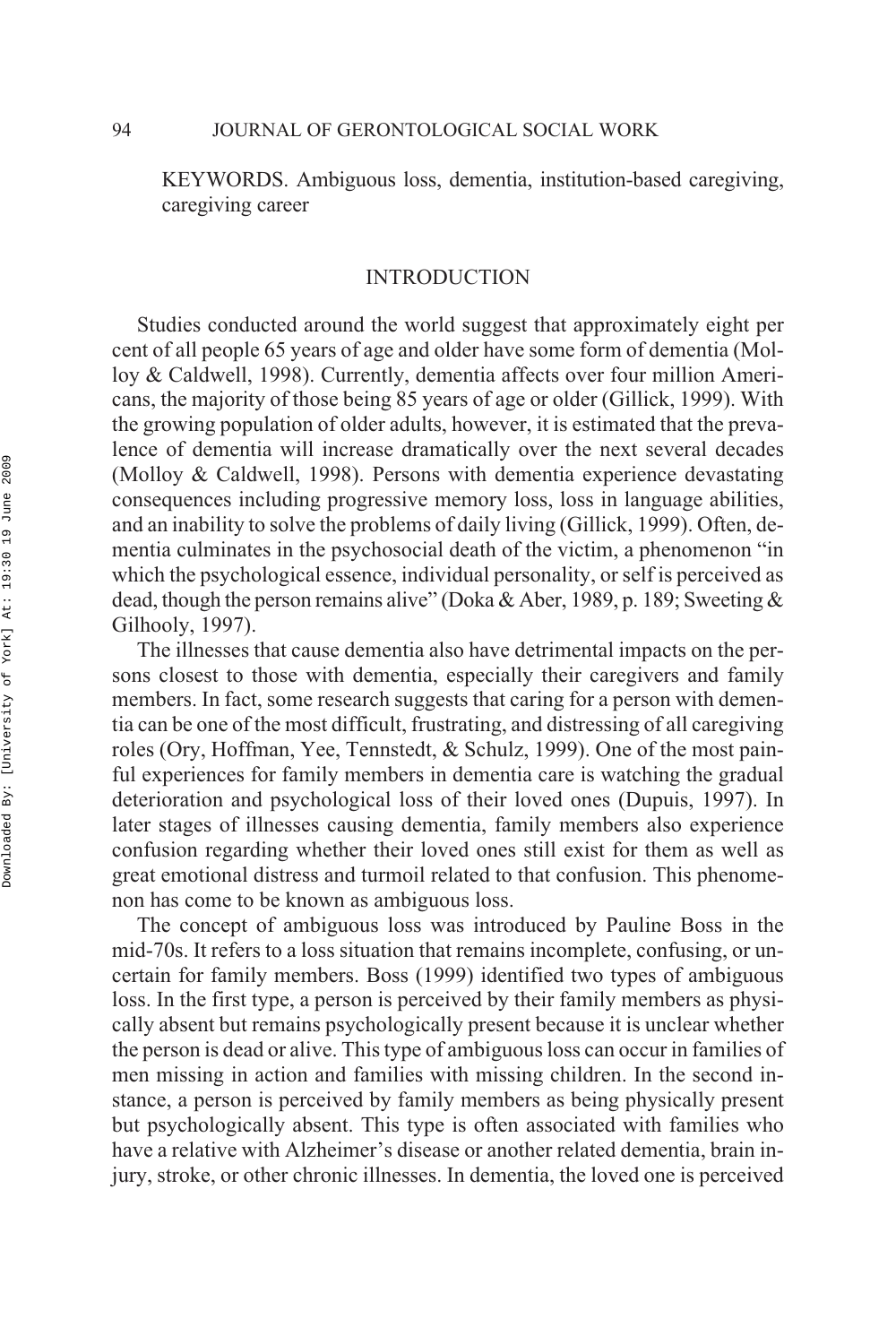to be physically alive, but gradually loses psychological presence in family members' lives as the level of cognitive impairment increases (Boss, Caron, & Horbal, 1988).

Ambiguous loss can result in boundary ambiguity, "a state in which family members are uncertain in their perception about who is in or out of the family and who is performing what roles and tasks within the family system" (Boss  $\&$ Greenberg, 1984, p. 536). Further, the greater the confusion experienced in ambiguous loss situations, the more difficult it is to master the situation, and the greater the level of depression, anxiety, and family conflict experienced by the family (Boss, 1999; Boss & Greenberg, 1984). In fact, Boss (1991) proposed that it was the ambiguity and uncertainty in loss situations rather than the loss or event itself which predicted family stress, both for individual family members and for the family as a unit.

The phenomenon of ambiguous loss has been examined empirically in a number of different contexts, however, very few studies have examined ambiguous loss in the context of dementia. Nonetheless, the research that does exist supports Boss' theoretical premise and suggests that boundary ambiguity is a much better predictor of depressive symptoms in caregivers of persons with dementia than the severity of dementia displayed by the care receivers (Boss, Caron, Horbal, & Mortimer, 1990; Kaplan & Boss, 1999). It also suggests that ambiguous loss may be one of the greatest stressors associated with caring for a person with dementia (Boss et al., 1988). Ambiguous loss may become even more problematic when the care receiver is institutionalized and removed from the daily lives of their family members (Doka & Aber, 1989; Kaplan & Boss, 1999).

Although research suggests that ambiguous loss situations can have significant, negative consequences for family members, our understanding of the nature of ambiguous loss in the dementia care context remains quite limited. The purpose of this study was to examine the experience of ambiguous loss for family members caring for a person with dementia living in a long-term care facility. Pratt, Schmall, Wright, and Hare (1987) referred to institution-based familial caregivers as "forgotten clients." Meeting the needs of these forgotten clients demands a better understanding of the lived experience of ambiguous loss, particularly from the family member's perspective.

# *GUIDING CONCEPTUAL FRAMEWORK*

This project drew on symbolic interactionism and the conceptual framework of the caregiving career. Symbolic interactionists maintain that individuals actively and creatively construct and modify their roles through interactions in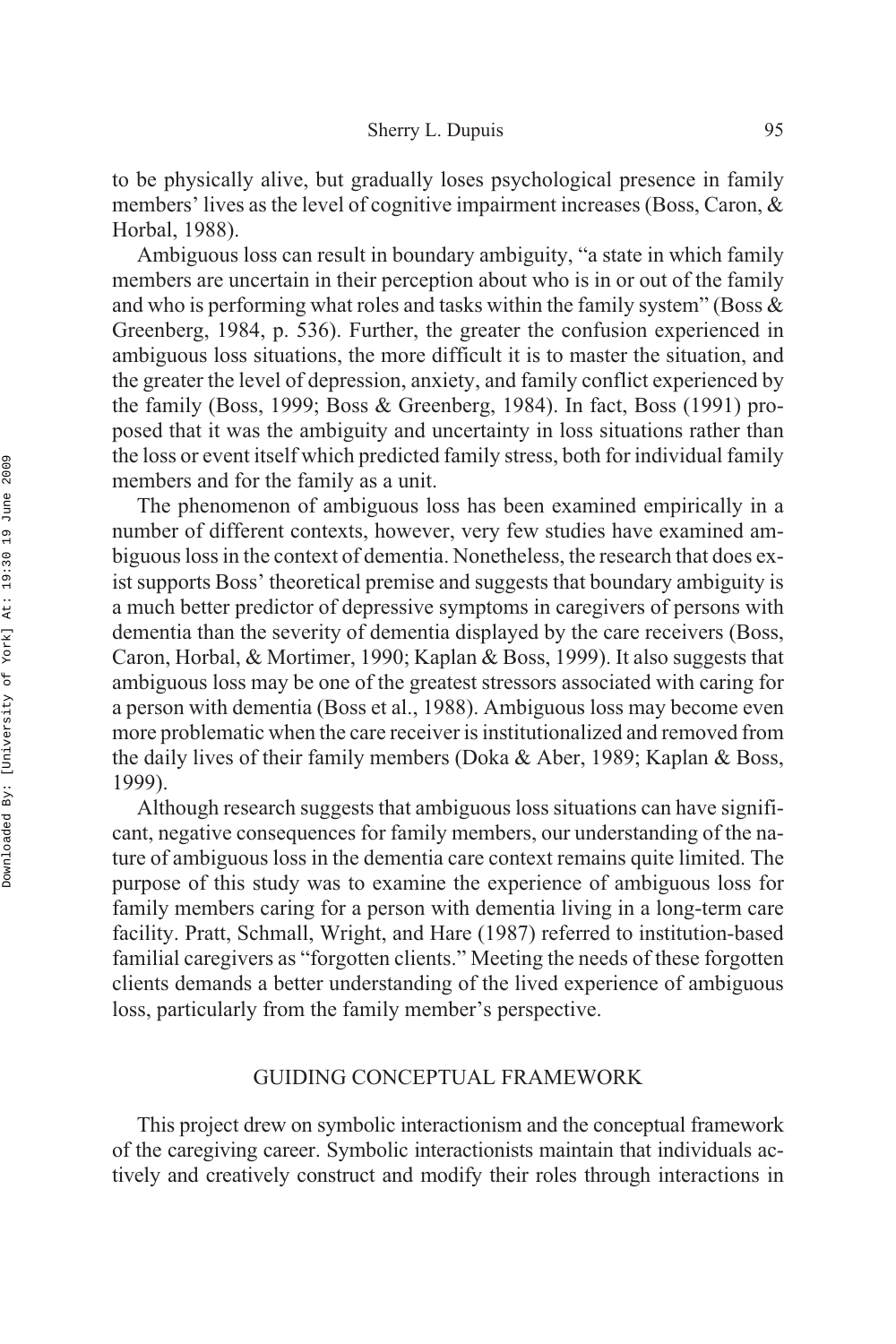specific social settings based on the meaning they attach to actions or situations (Turner, 1962). As the disease progresses in the dementia care context, family member roles are constructed and reconstructed over time in a dynamic and fluid role-taking and role-making process. This process includes defining and re-defining the situation, interpreting and re-interpreting the behavioral gestures and expectations of others (such as the resident with dementia, other family members, and staff members), and ongoing negotiation processes (Blumer, 1969; Turner, 1962). Thus, family members' perceptions of reality at any point in time ultimately affect the meaning given to the situation, specifically to the loss, and the subsequent degree of boundary ambiguity and stress experienced by individual family members and the family as a whole (Boss  $\&$ Greenberg, 1984).

In order to appreciate family members' perceptions of reality, it is important to understand the *positionality* of individual family members; that is, the unique personal circumstances or situations of family members (Jaffe  $\&$ Miller, 1994). Family members bring to the dementia care context a unique set of interconnected characteristics and unique biographies of experience. These include, for example, stocks of knowledge at hand (Schutz, 1932/1967) such as knowledge from past experiences in the caregiving role, health and physical factors, and life circumstances (e.g., marital status, working status). These varied characteristics and "ordered experiences" are combined and re-combined in order to interpret meanings in particular contexts (Turner, 1988). Thus, because individual family members bring different sets of characteristics to the dementia care context, they may perceive the situation differently and, therefore, experience the situation in unique ways (Clair, Fitzpatrick, & La Gory, 1995).

Family members' perceptions of the situation may change several times as the disease progresses and, in turn, the nature of the ambiguity experienced by family members also may shift over the course of the disease (Boss et al., 1988). Thus, it is also important to consider the phase in the caregiving career. Researchers have described the multiple phases and transitions of the community-based caregiving career (e.g., Given & Given, 1991; Wilson, 1989) as well as the changeability of the role in the institution-based caregiving context (Dupuis, 1997; Rosenthal & Dawson, 1992). Aneshensel and her colleagues (1995) emphasized that each phase in the caregiving career represents only one piece of the entire caregiving career path. Further, "the meaning and impact of one's current caregiving experiences are shaped by what has passed before and by what is anticipated in the future" (Aneshensel et al., 1995, p. 19). Consequently, caregivers at different points in their caregiving careers may think about their situations, particularly the loss, differently and thus experience their roles in different ways.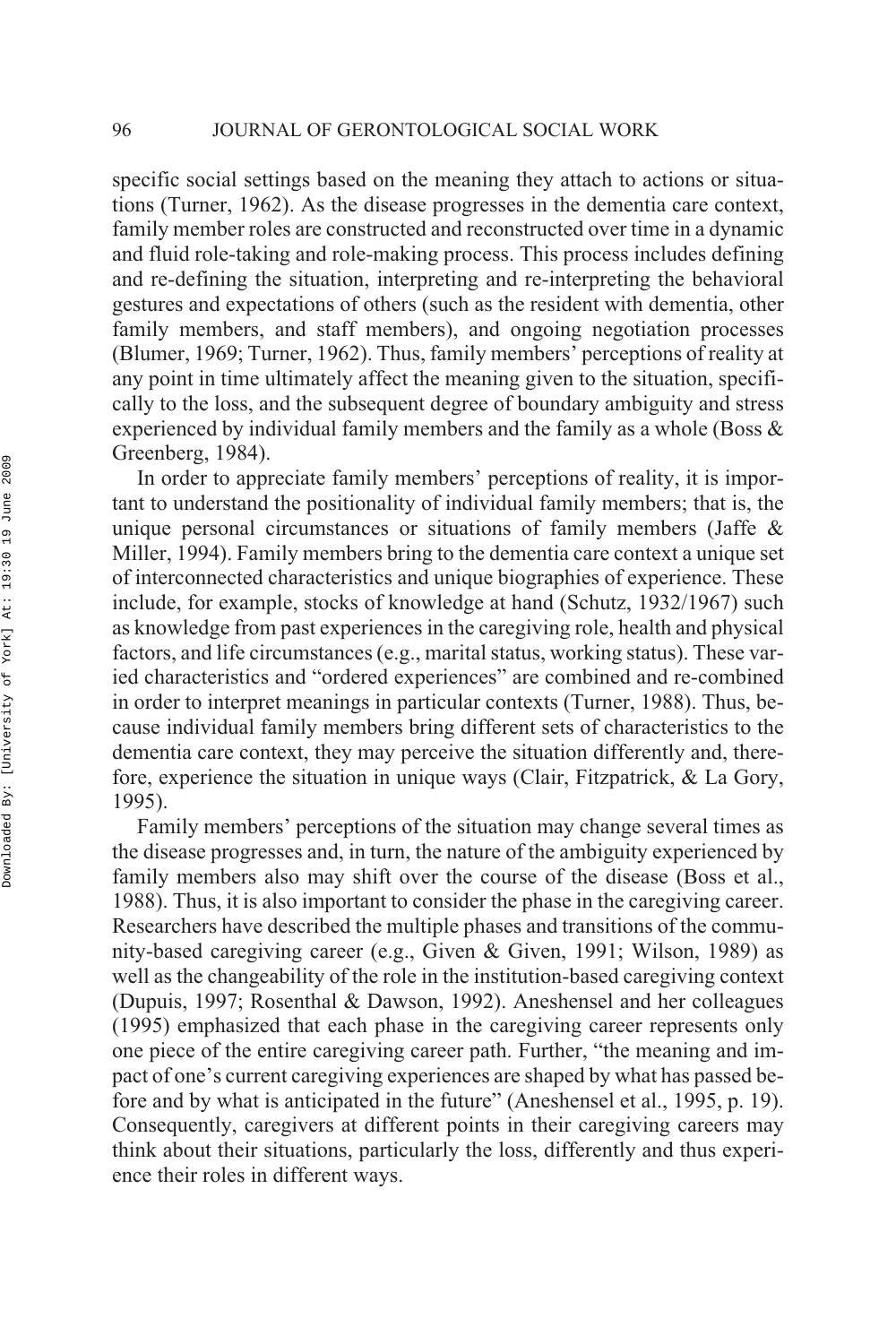As stated earlier, the general purpose of this study was to examine the experience of ambiguous loss for family members caring for a person with dementia living in a long-term care facility. Guided by the conceptual framework described above, this study was specifically designed: (1) to examine how family members describe their experience caring for someone with dementia living in a long-term care facility; (2) to explore whether the descriptions of the experience are different for family members at different stages in the institution-based caregiving career and, if so, how; and (3) to examine whether or not family members experience ambiguity in their caregiving roles and, if so, what the nature of that ambiguity is.

# *METHOD*

The data for this study came from two data collection phases of a larger on-going research program focused on the roles of family members in long-term care facilities. The first phase examined the roles of adult daughters in long-term care facilities and the second phase focused on the roles of adult sons. A combination of selective sampling procedures (Schatzman & Strauss, 1973) and theoretical sampling strategies (Glaser & Strauss, 1967; Strauss, 1987) were used to determine which adult daughters and adult sons within one long-term facility in Southern Ontario, Canada would be asked to participate in the project. Initially, three criteria were used in the selective sampling to identify potential participants: (1) the family members were adult daughters or adult sons listed as a primary contact on the resident's admission form; (2) the family members were caring for a resident with dementia; and (3) the adult children were at different points or phases in their institution-based caregiving careers. Theoretical sampling was subsequently used to guide decisions concerning what other adult children should be included as the study progressed and new concepts, patterns, themes, and issues emerged that provided greater insights. For example, early in phase one it became clear that women with both parents living defined their roles differently than adult daughters with only one parent living. Thus, other adult daughters with both parents living were sought in order to explain their role perceptions and experiences further.

A total of 61 adult children agreed to participate in the two phases of the project of which 38 were adult daughters and 23 were adult sons (see Table 1). The majority of the participants were in their 50s or older, were married, and were working either full- or part-time. Almost three-quarters of the participants (73.8%) were caring for their mothers. The care receivers ranged in age from 66 to 95 years, with the average age being 84.2 years. Finally, based on previous work (Greenfield, 1984; Powell & Courtice, 1983; Ross, 1991),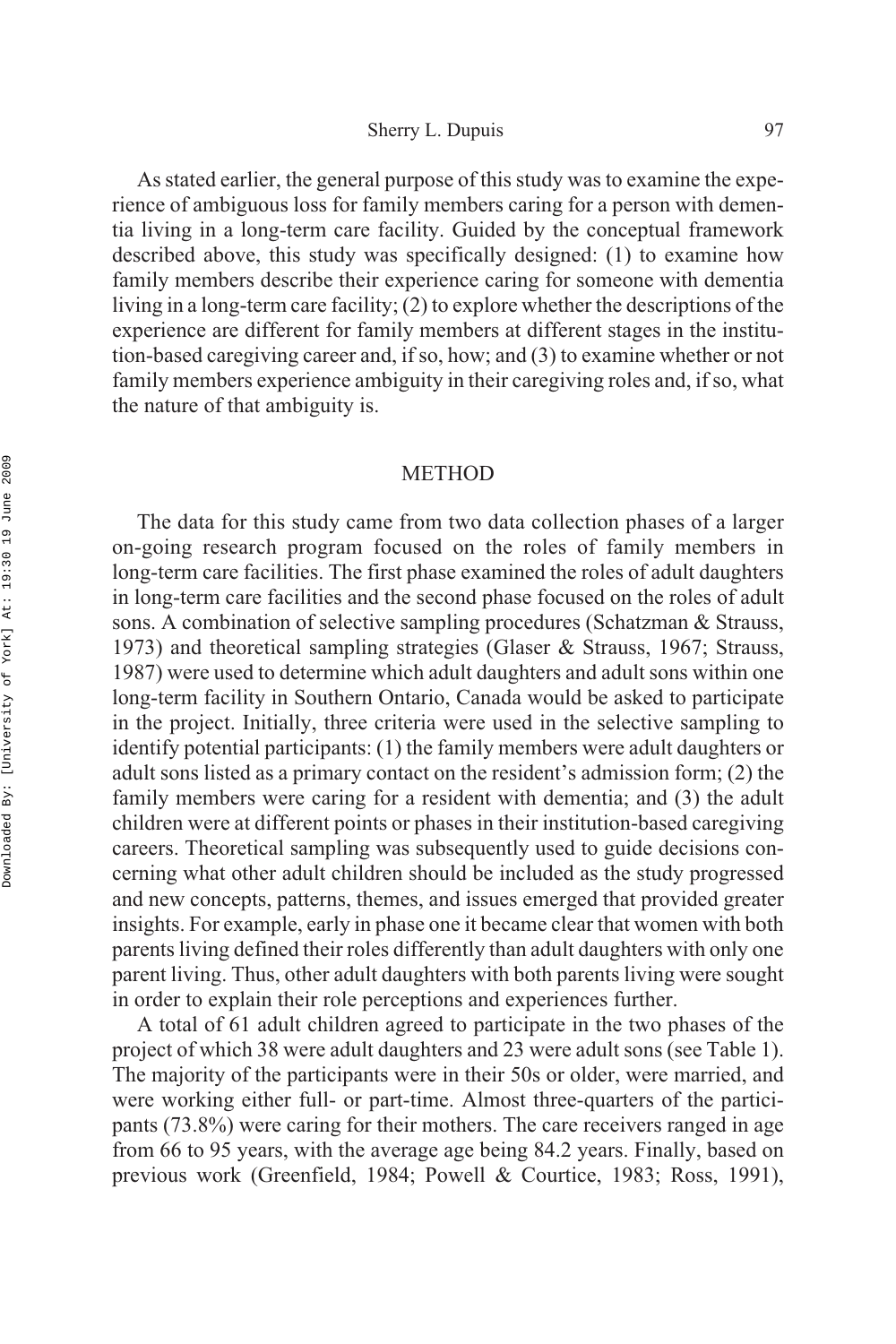| Characteristic                     | n            | Percent |
|------------------------------------|--------------|---------|
| Relationship                       |              |         |
| <b>Adult Daughter</b>              | 38           | 62.3    |
| Adult Son                          | 23           | 37.7    |
| Age of Adult Child                 |              |         |
| 30 to 39 years                     | $\mathbf{1}$ | 1.7     |
| 40 to 49 years                     | 16           | 26.7    |
| 50 to 59 years                     | 25           | 41.7    |
| 60 to 69 years                     | 17           | 28.3    |
| 70 years and older                 | 1            | 1.7     |
| <b>Marital Status</b>              |              |         |
| Married/Common-law                 | 51           | 85.0    |
| Widowed                            | 4            | 6.7     |
| Separated/Divorced                 | 4            | 6.7     |
| Ever Single                        | 1            | 1.7     |
| <b>Employment Status</b>           |              |         |
| <b>Full-time Homemaker</b>         | 8            | 13.3    |
| Employed Full-time                 | 26           | 43.3    |
| <b>Employed Part-time</b>          | 11           | 18.3    |
| Retired                            | 12           | 20.0    |
| Other (e.g., long-term disability) | 3            | 5.0     |
| Parent Being Cared for             |              |         |
| Mother                             | 45           | 73.8    |
| Father                             | 16           | 26.2    |
| <b>Caregiving Career Phase</b>     |              |         |
| Early Career                       | 19           | 31.1    |
| Mid-Career                         | 17           | 27.9    |
| Later Career                       | 25           | 41.0    |

# TABLE 1. Characteristics of Adult Children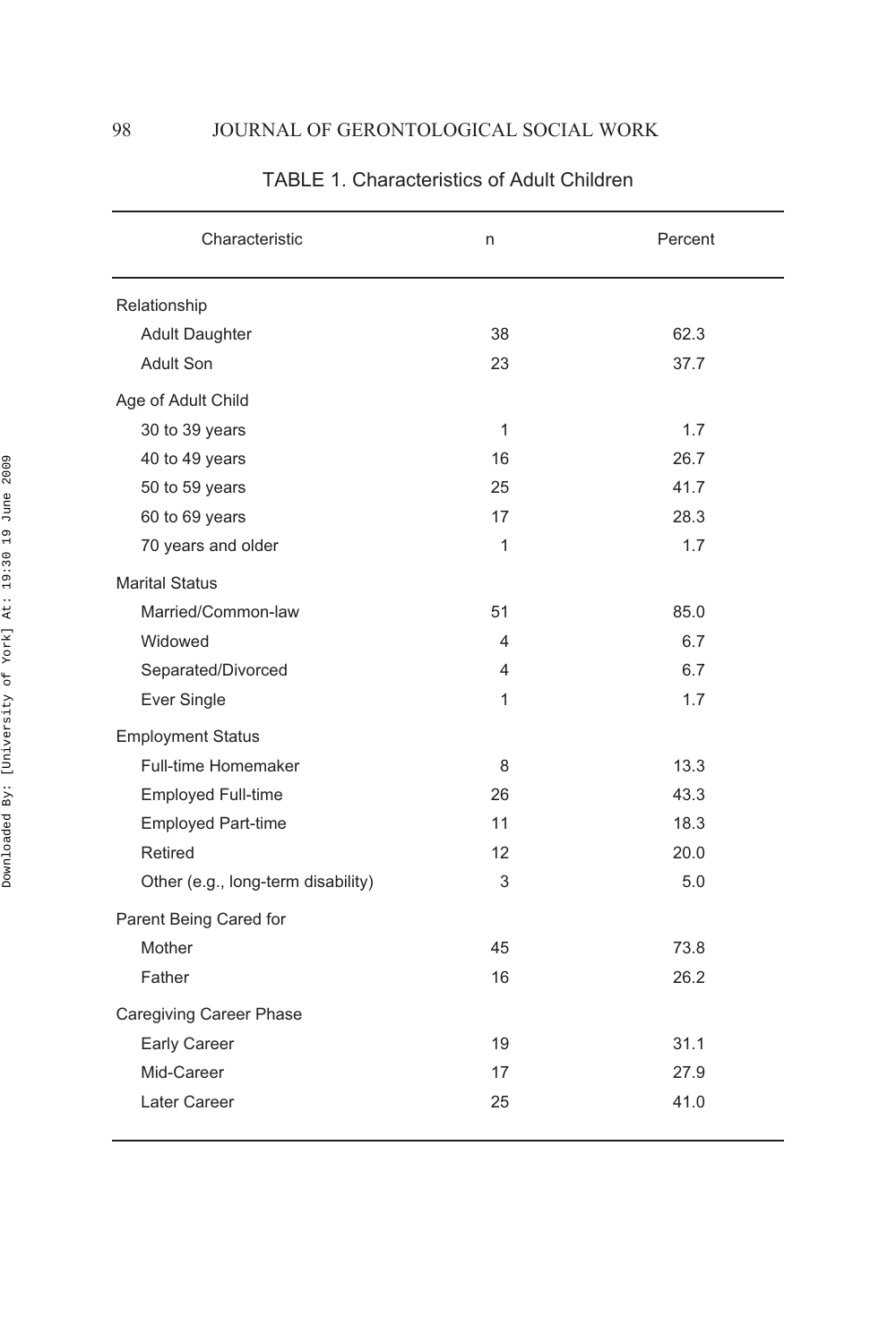31.1% of the adult children were considered to be in early phases of their institution-based caring careers (1 to 9 months), 27.9% were in mid-phases (10 months to 2 years), and 41% were in later phases (over two years). The average institution-based caregiving career was just over two years (mean  $= 25.13$ ) months).

Within a grounded theory approach (Glaser & Strauss, 1967), each family member participated in an in-depth, active interview (Holstein & Gubrium, 1995) conducted by the author. Active interviews emphasize the collaborative and interactional process between the researcher and participants, and recognize that all knowledge is co-constructed. Thus, active interviews incorporate a variety of techniques different from a structured or semi-structured approach in the search for mutual understanding. For example, active interviews recognize that the interview is very much shaped by the interviewer and her or his research agenda, and therefore, the topic areas of interest to and the position of the researcher are made explicit to the participants. The active interview is much more conversational in style, capitalizes on the dynamic interplay between the researcher and participants, and involves mutual disclosure. Five of the adult sons and one of the adult daughters insisted that their spouses be involved in the interview process as they very much perceived their roles to be a shared endeavor. Thus, in these six instances both the adult child and their spouse participated in the active interview.

An initial interview guide was developed to explore a number of issues related to the institution-based caregiving role (e.g., the caregiving history, how family members thought about and described their roles within the long-term care facility, how the role was experienced by the family members, the impacts of the role on other aspects of the caregivers' lives, and how the role had changed over time). However, as key patterns and themes began to emerge, the interview guide was continually modified in order to explore those patterns and themes further. All but one of the interviews were audiotaped and interviews ranged anywhere from 45 minutes to three and a half hours, the typical interview being approximately 90 minutes in length.

In order to further enhance the credibility of the data collected, a modified member check was conducted (Kincheloe & McLaren, 1994; Lincoln & Guba, 1985); that is, once the tapes were transcribed, the author analyzed the narratives and added insights and interpretations as well as clarifying questions to the transcript. The transcripts were then sent back to the adult children and they were asked to respond to the author's interpretations of their experience, to answer the clarifying questions written in the margins, and to indicate whether or not the transcript accurately reflected their individual story or experience. They also were encouraged to expand on any issues they felt were important to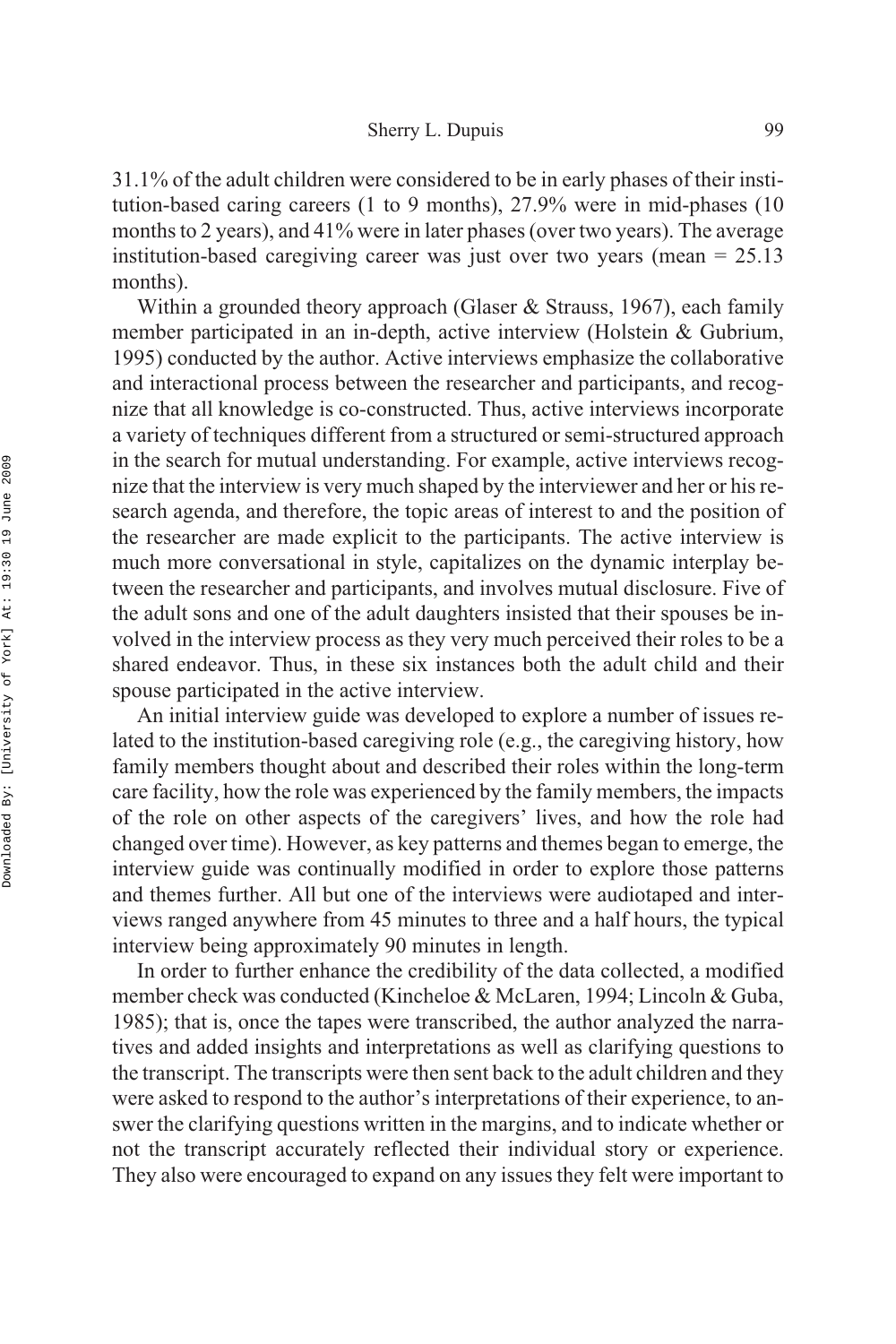them. Any additional information or clarifications made by family members on their transcripts were used as data in subsequent analyses.

The data from the interviews were analyzed using a modified constant comparative method (Glaser, 1978; Glaser & Strauss, 1967; Strauss & Corbin, 1990). Specifically, the author first conducted a line-by-line analysis using open coding to identify conceptual categories relevant to the meaning of caregiving and the experience of ambiguous loss for individual family members. The emergent patterns were then compared across individual caregivers and across groups of caregivers at different phases in the institution-based caregiving career to identify common patterns in the data as well as negative cases. Examples of common patterns at this stage of data analysis included unpredictability of future, anticipation of what was to come, pain of watching deterioration, and sense of helplessness. Through this process the author was able to identify the substantive codes specifically related to the experience and nature of ambiguous loss expressed by the family members at different phases in the institution-based caregiving career. Finally, theoretical coding (Dolan Mullen, 1985-86) was conducted to organize the substantive codes into a more integrated set of relationships or configurations. This is the stage of data analysis where the phases of ambiguous loss presented next came together and were developed more fully.

#### *FINDINGS:*

# *THE PROCESS OF AMBIGUOUS LOSS IN DEMENTIA CARE*

Although ambiguous loss has typically been conceptualized as a stable, single event or situation, the stories shared by the adult children highlighted the *process* of living through ambiguous loss. One of the adult daughters provided this exemplary comment during her interview:

. . . it was gradual and had to do with the, let's see, economics and necessity of keeping your life going. When I went every three days, obviously I hadn't accepted it. When I went every two weeks, I still hadn't accepted it. Then when winter would come, and it would be one month and two months, then it got to the point where it was three months. And, then after a while you stop feeling guilty every day. Then you realize that the man who is there isn't really your dad, and you kind of start to build up a memory base of your dad the way he was, as though he died. And, I guess it was a gradual thing.

The adult children's stories further suggested that ambiguous loss involves a number of phases that family members travel through as they deal with the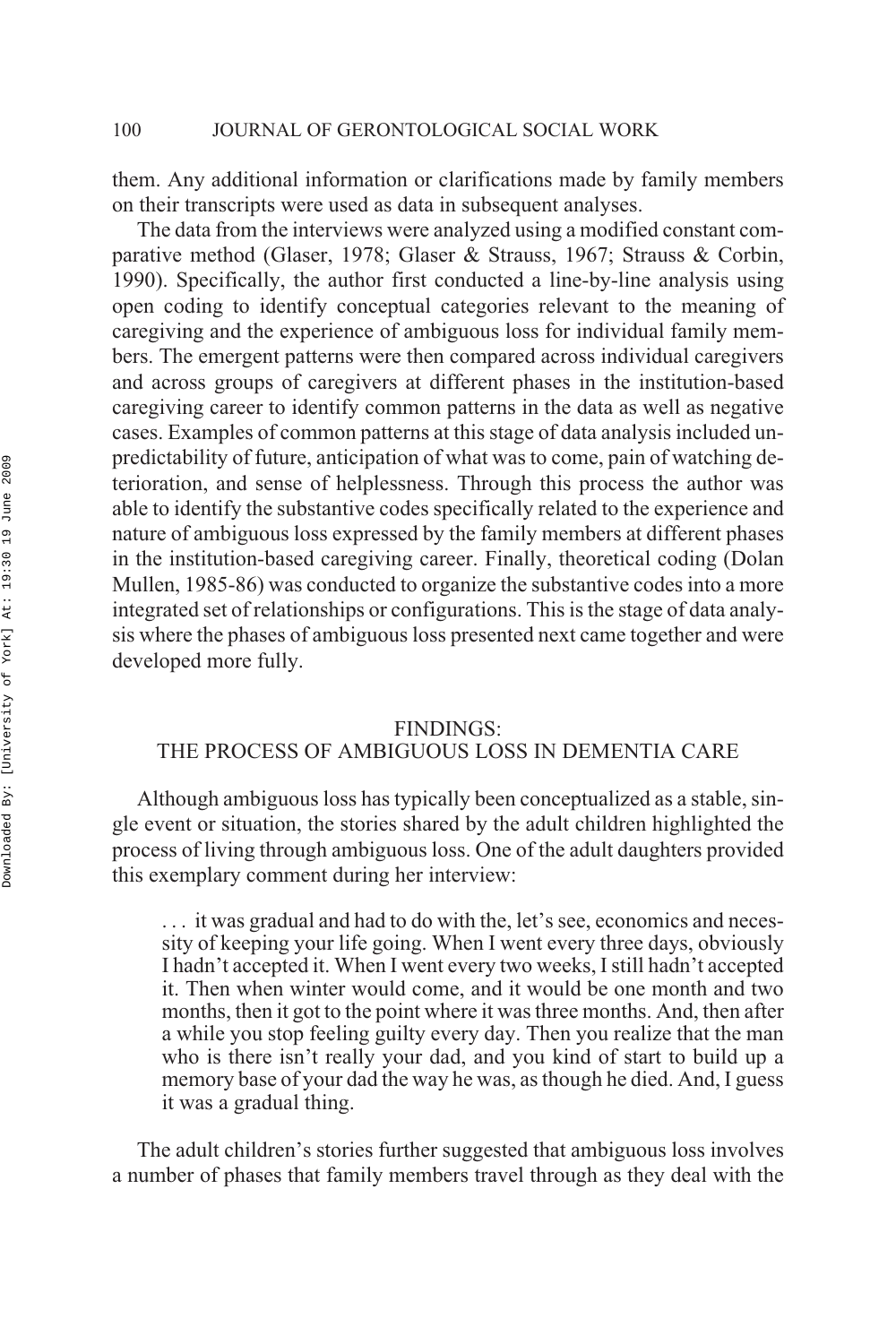gradual loss of their loved ones. Examining how the experience changed over time for family members in later stages of their institution-based caregiving careers and comparing those in early stages with those in mid and later stages revealed that the nature of ambiguity shifted and the experience changed as adult children journeyed through each phase. The ambiguous loss process begins with *anticipatory loss,* moves through the *progressive loss* phase, and eventually culminates with *acknowledged loss*. Family members then cope with acknowledged loss in different ways.

#### *Anticipatory Loss*

For family members earlier in their caregiving careers and in the first phase of the process, anticipatory loss, the loved one is still very much psychologically present and remains "in" the family unit. Family members at this phase talked about how difficult it would be for them when their parent no longer recognized them. Thus, early in the institution-based caregiving career, the ambiguity is centred around what the future holds. Family members described two distressing aspects of anticipatory loss. Some adult children experienced great difficulty with the unpredictability or uncertainty of the future. As one adult daughter expressed:

I have got a bit, a fair bit of road to travel with mom. It's in darkness. I don't know what it's going to be like. I keep searching for some definition to this so I know what to expect. I'm not good with risk. I'm not good with the unknown. I want to know what lies ahead . . . so there's that worry that I don't know what I'll be called upon in the way of reserves to give to mom. But I hope I'll be okay with it when the time comes.

Another adult son early in his institution-based caregiving career described similar feelings when asked to talk about the most difficult aspects of caring for his parent. He said: "Well there's nothing really that difficult other than the anticipation of what's going to happen, when is it going to happen, and, you know, will I be prepared to handle it."

Others observed what was happening to other residents day-in and day-out and anticipated that the same thing would happen to their parents. They experienced great distress in knowing what was ahead for them and their loved ones and not knowing whether they would be able to handle the deterioration, particularly the psychological loss, of their loved ones. One adult child stated:

When you come in and you visit and you see people that have been here longer and what happens as they go through this . . . and you know what's ahead for her [my mother], it's distressing.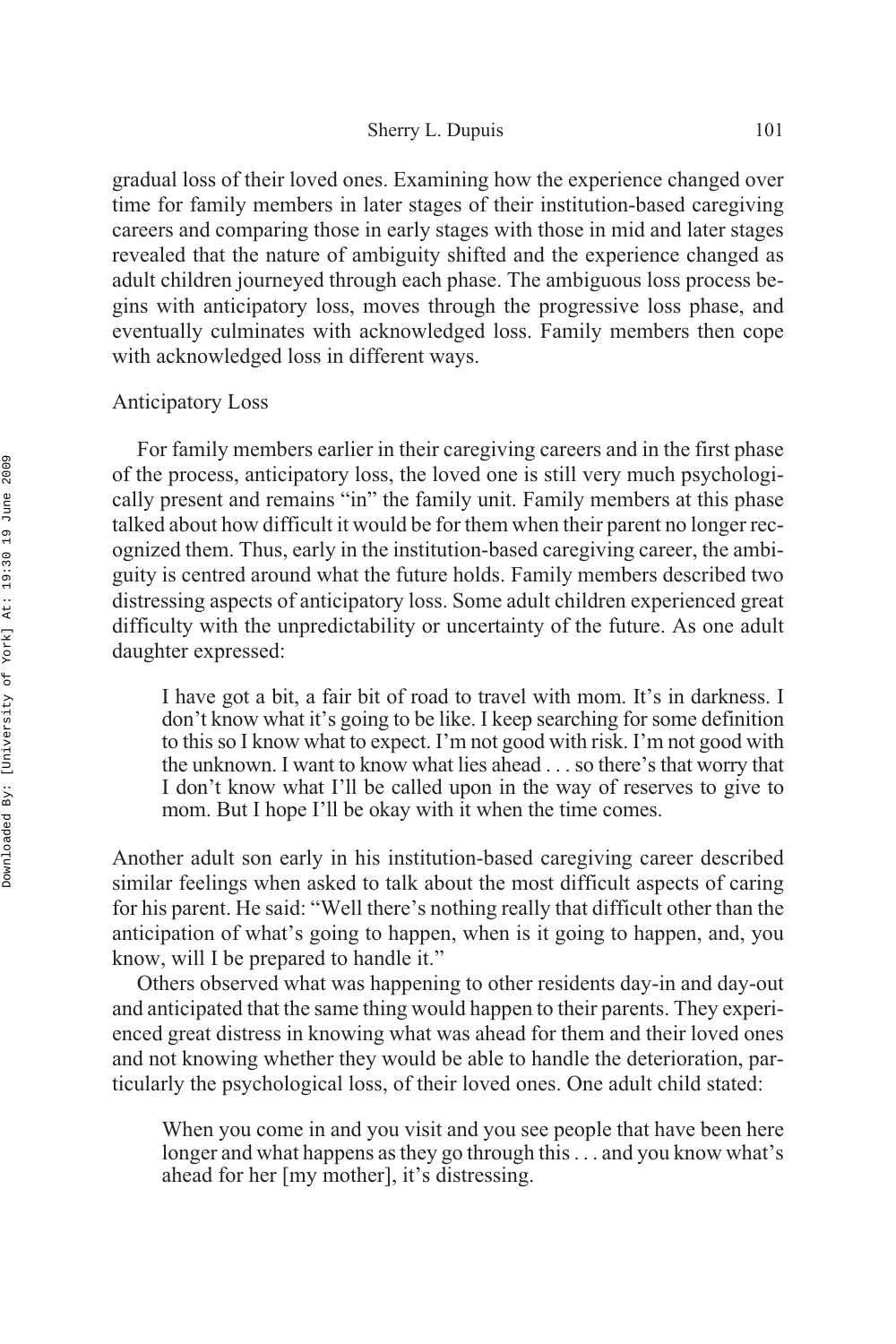Similarly, another adult daughter described her distress with knowing what was ahead, but not knowing whether or not she would be able to cope when the time came:

Mom is not vacant. . . . Mom has not reached the stage where there is nothing there, where she's a vegetable. She still can be kind of an eccentric and a very funny person. And, very sane-minded, but funny. But there's still a person there. One thing I often think is that I just started this journey of letting go with mom. I have a long way to go. Dear God how will I ever get the whole way. I see people out there visiting their parents or spouses and they are vacant. I think, oh God, I've got to do that yet. I hope I can do that. So there's that fear, that worry that I may not be able to handle that or I'll handle it badly.

#### *Progressive Loss*

As the level of cognitive impairment progresses, family members appear to move into the phase of progressive loss. This phase of the process often begins in mid-phases of the institution-based caregiving career and involves living through and dealing with the gradual loss of loved ones. Progressive loss is characterized by the pain of watching the deterioration and disintegration of the parent and thus the experience in the role becomes more and more difficult throughout this phase. When asked what the most difficult aspect of caring for her mother was, one adult daughter remarked:

I think watching her die mentally and not physically. It took me a long time to put it into words actually but you are watching them die mentally but not physically. And not being able to reach her is devastating. It is tough.

Another adult daughter described her experience caring for her mother:

Well with Mom, because of her dementia, it's just very difficult coming in and seeing [her]. She doesn't have any knowledge about, like she will spill something and she doesn't notice it and she'll have something on her plate and she doesn't notice it and this is a woman who I remember as a child would, she had a dress that she wore in the morning for doing the chores around the house and then she had another dress that she would get dressed up in the afternoon. Even if she wasn't going anywhere, you had a morning dress and an afternoon dress. She always had rings on and lipstick on and to come and just see the deterioration, that's very difficult. And, I think the other thing is, she was also someone who did a lot of reading. She was not well educated but she did a lot of reading. She was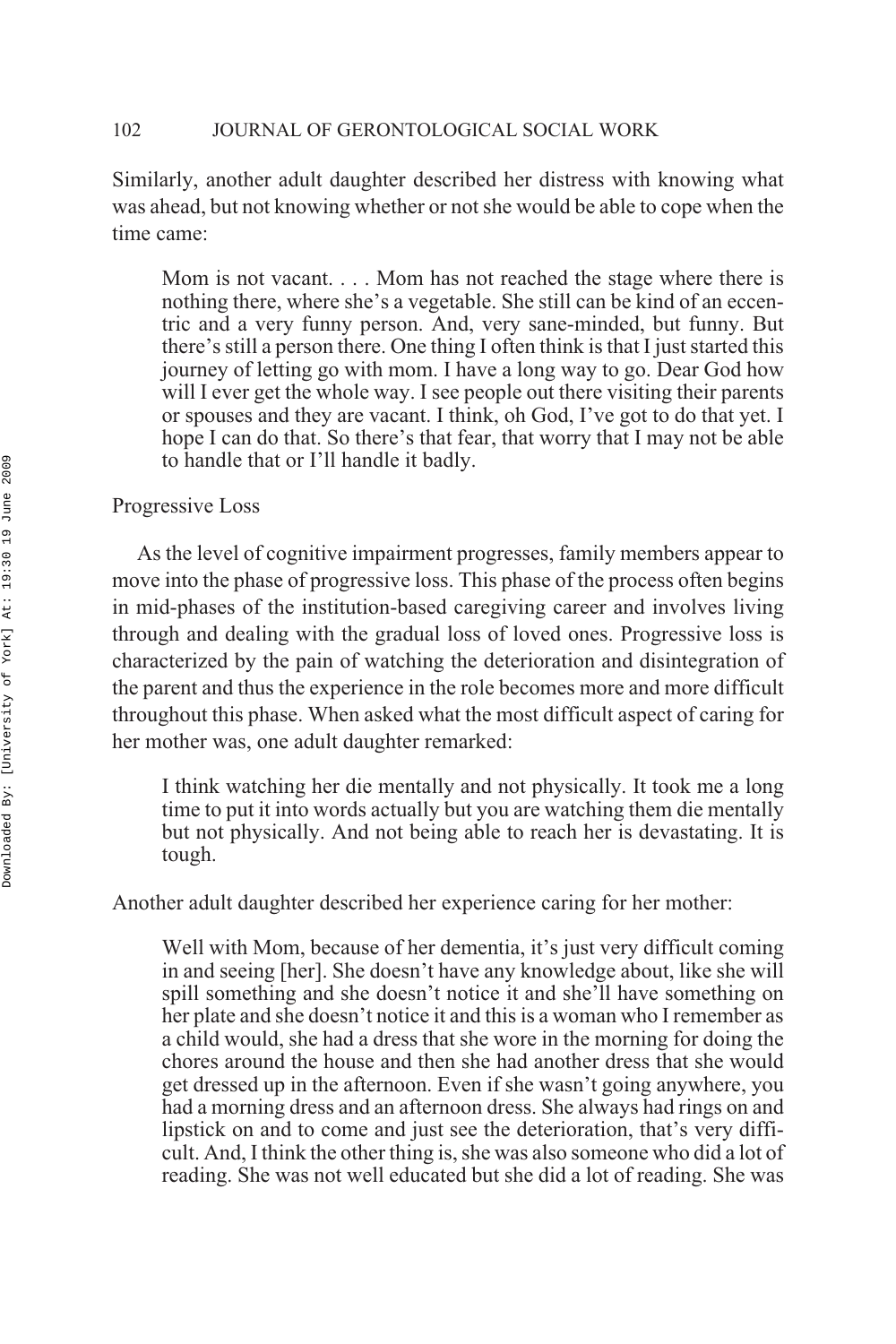interested in lots of things and just to be not making conversation and not making any sense is really, that's really disheartening to see day after day.

Progressive loss is also characterized by a sense of helplessness as family members struggle with what they can do to maintain some quality of life for their parents. One adult daughter described the helplessness she was feeling in her mother's care:

Feeling that if I knew what else I could do for her, there must be something else I can do but not knowing what it might be. Feeling that there's probably something I can do that would make her life have more meaning . . . but I don't know what it is . . . if only I knew something to give meaning to her life.

Visits become more and more difficult as progressive loss continues. One adult daughter expressed: "When I go and visit her, I'm a basket case for the rest of the evening I find. It's such a downer that it affects things. I just want to go to bed and cry." Adult sons expressed similar experiences as one adult son noted: "There's no conversation, there's nothing. It's just sit there and watch him drooling and it's like, oh my God, this is awful . . . . As much as you try to get past the whole thing about, you know, that this is your father, it really hurts."

Despite the pain felt in visits during this phase, family members go to great measures to grasp for a connection with their parents. This involves trying to get some response in visits, trying to continue to include the parent in family events even when it becomes difficult as the resident is still perceived as being "in" the family unit, and trying to maintain the image of the parent as they were as long as possible. One family member explained:

Like mom gets her hair done weekly now . . . but as [my brother] and I both commented again, it's almost for our purposes that we do it because when she was in [another facility] her hair was just wild and straight and it wasn't, this was someone her whole life once a week had her hair done, and so it was very distressing for *us* to see her like that.

Another son described how it is important to keep doing things with his mother in an attempt to hold onto the past as long as possible:

When she was able to enjoy things, like I would come for their Christmas dinner and the Mother's Day thing and, you know, those kind of events. But that was because mom enjoyed it I think . . . it wasn't because I wanted to be here and eat a meal with her at the table because I, even then,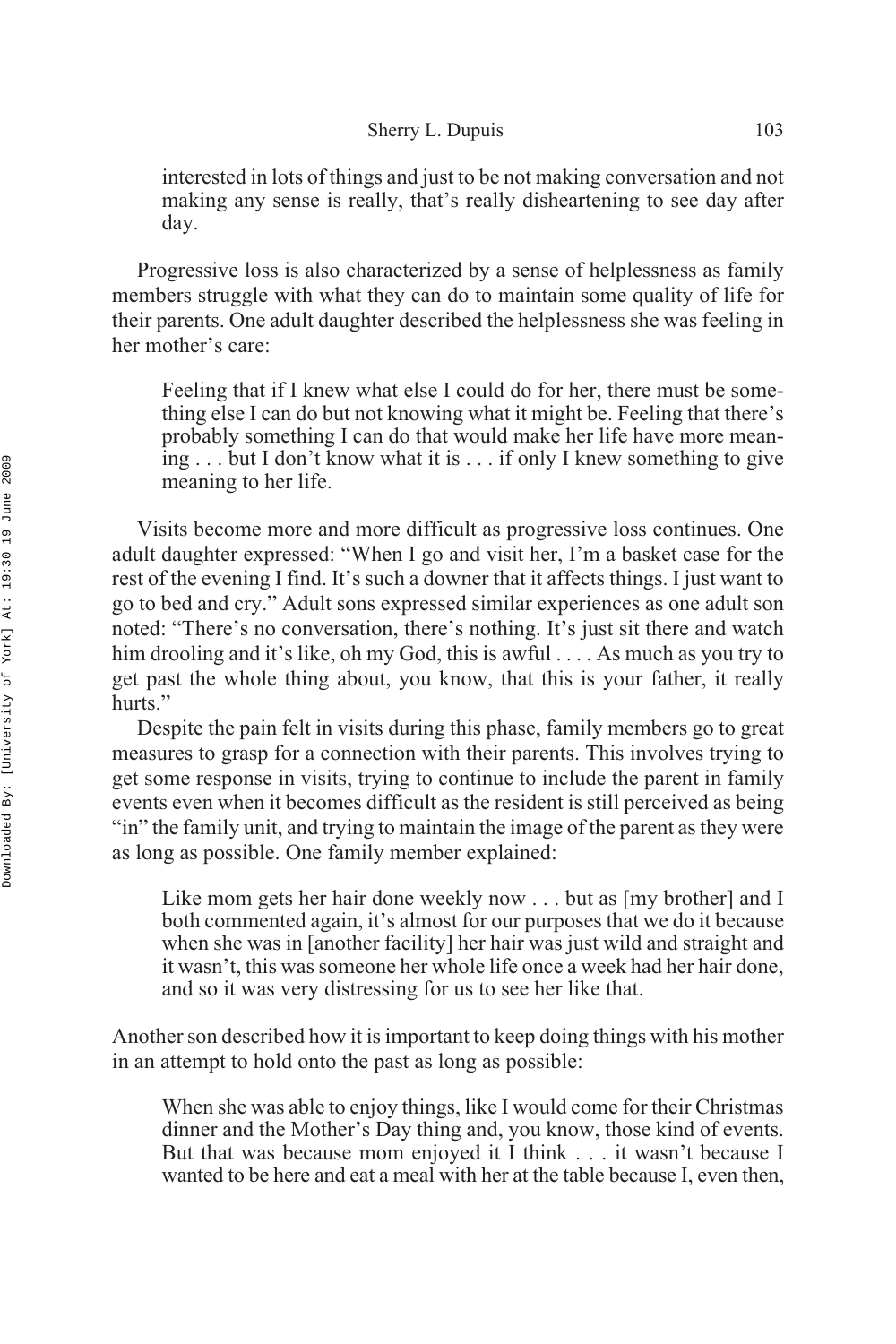I found it upsetting...I guess I'm living in the past, I don't know. . . . I'm just trying to visualize the lady in there as being the same . . . I'm just trying to hang on to the past.

The nature of the ambiguity changes with progressive loss and family members find themselves struggling more and more with the ambiguity regarding the existence of their parents; that is, one day the parent is perceived as being psychologically present and the next visit he or she is not perceived as being "there." One adult son explained this:

There's times I've come in here, she's just been so mad, and just didn't want to talk to anybody. I remember one time I came and she was sitting in her doorway and I said well I'm just gonna go in and get you a glass of water. "No you're not going in my room." And, I'd walk around and she'd turn it the other way and she wouldn't let me anywhere near the room. I walked out of here and I cried and I thought oh man, like that's not mom, that's just not mom. But, then next time you come in to visit she's happy and bubbly and she still doesn't know who you are but I can take her outside and give her a cigarette, she's happy.

Another adult daughter described the first time she felt confusion regarding her mother's existence and the distress it caused her:

. . .once I didn't want to come because I had had such a terrible visit with [my mother] the week before. I can't even explain, it was just a feeling I had that it was hopeless. It was just the most useless time I've ever had in my life and that were we all kidding ourselves, and that had she really in reality died. And these are *negative, negative* thoughts that I hadn't even thought before. Like have we all been pretending that this woman is even alive?... Like has it all gone and vanished?

# *Acknowledged Loss*

At some point, usually in later phases of the institution-based caregiving career, family members appeared to come to a realization that their parent no longer exists for them–they acknowledge the psychological loss of their parent. Some family members no longer refer to their parents as their mother or father at this phase in the process. For example, one adult daughter stated: "She doesn't know anybody, she doesn't respond to anything other than her own name. I don't call her mom anymore." Another adult daughter described her father as follows: "He is not my father anymore. He is this man who is sweet and looks like my father but he is not my father, he is not at all." At this stage, some fam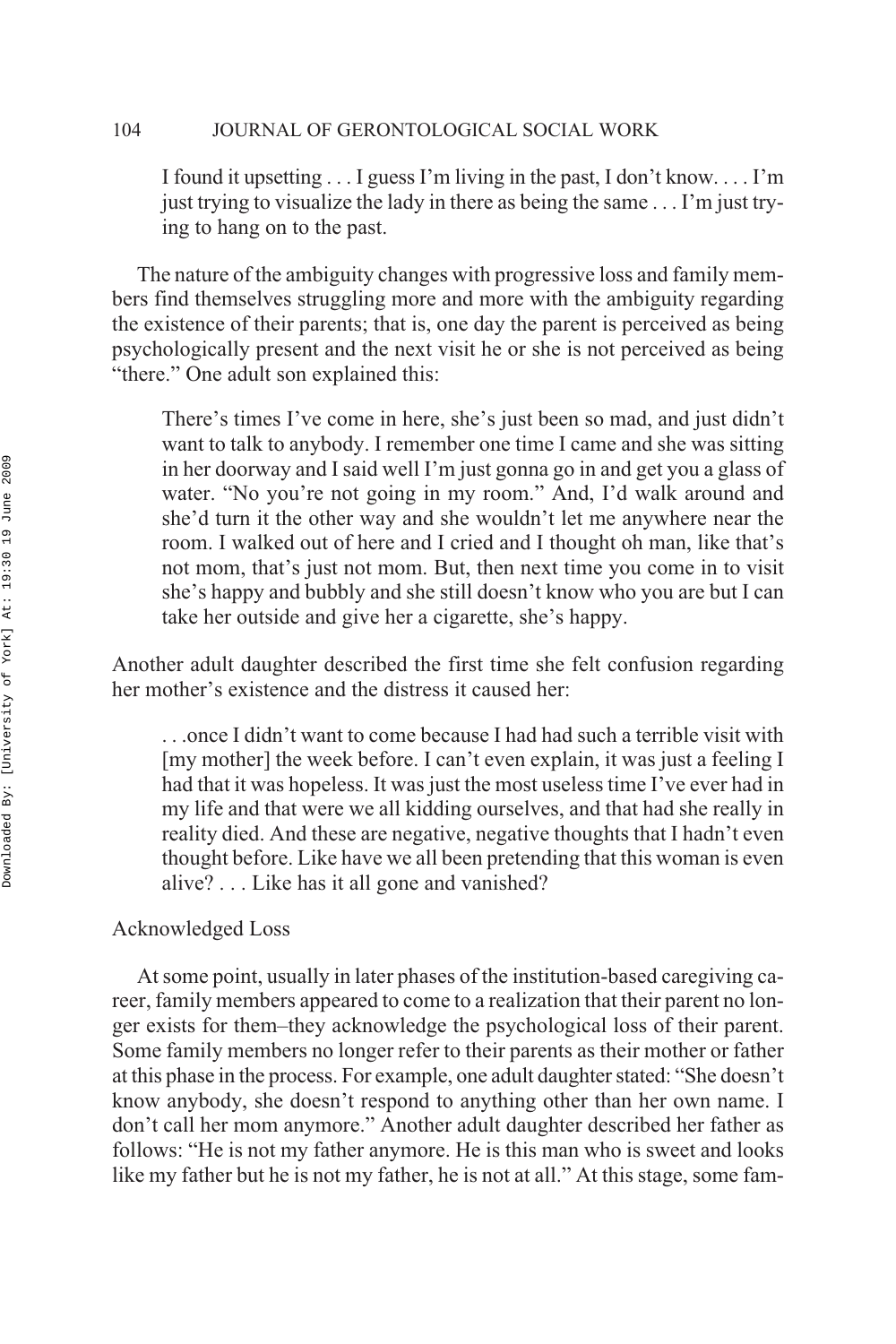ily members even talked about their parents as being dead. One adult son, described his mother as follows:

She lives, I think as comfortable as she could under the circumstances. When she was alive, we made sure that we involved her in many things we did. We'd have her over for dinner, we'd take her out for dinner, we'd go places with her, we'd take her on Sundays and go for drives and so on. I do that with [my wife's] mother because her mother's still alive and with it.

The language portrayed in the above quotation illustrates that, even in acknowledged loss, family members continue to deal with the ambiguity of the existence of their parents, at least to some degree. In the first sentence of the quote, the family member describes his mother as living–"she lives." In the very next sentence, however, she is no longer alive–"when she was alive."

Acknowledged loss often leads to a loss of the parent in family events, the loss of a valued relationship, and for some the loss of role identity. One adult daughter explained:

We used to have a parent-child relationship, even after I became an adult. After my father died, I became a more important part of her life. *She* needed me. We shared confidences and we became a regular part of each other's day-to-day lives. She was constantly on my mind; her loneliness, how she filled her days. I felt a need to spend more time with her. We became friends and I looked forward to and enjoyed her company. When she could no longer contribute to the relationship, I felt I lost a best friend.

When asked to talk about her role in her mother's care now, another daughter stated:

I don't know what I am. I'm not her keeper because she's not in my care. You could say you were her security but nobody's home, so you're not really her security. She doesn't know any different. I'm not her...I don't have to support her, she can self-support herself money-wise. I don't know. I'm the nobody.

In fact, at this phase the nature of the ambiguity changes yet again to uncertainty related to the family members' role in their parents' lives and confusion surrounding the consequences of their visits. Family members struggle with whether or not it is even necessary to continue to visit the parent and question the usefulness of their visits. An adult daughter with both parents still living–her mother in the community and her father in the facility–described her ambiguity about the visits to see her father: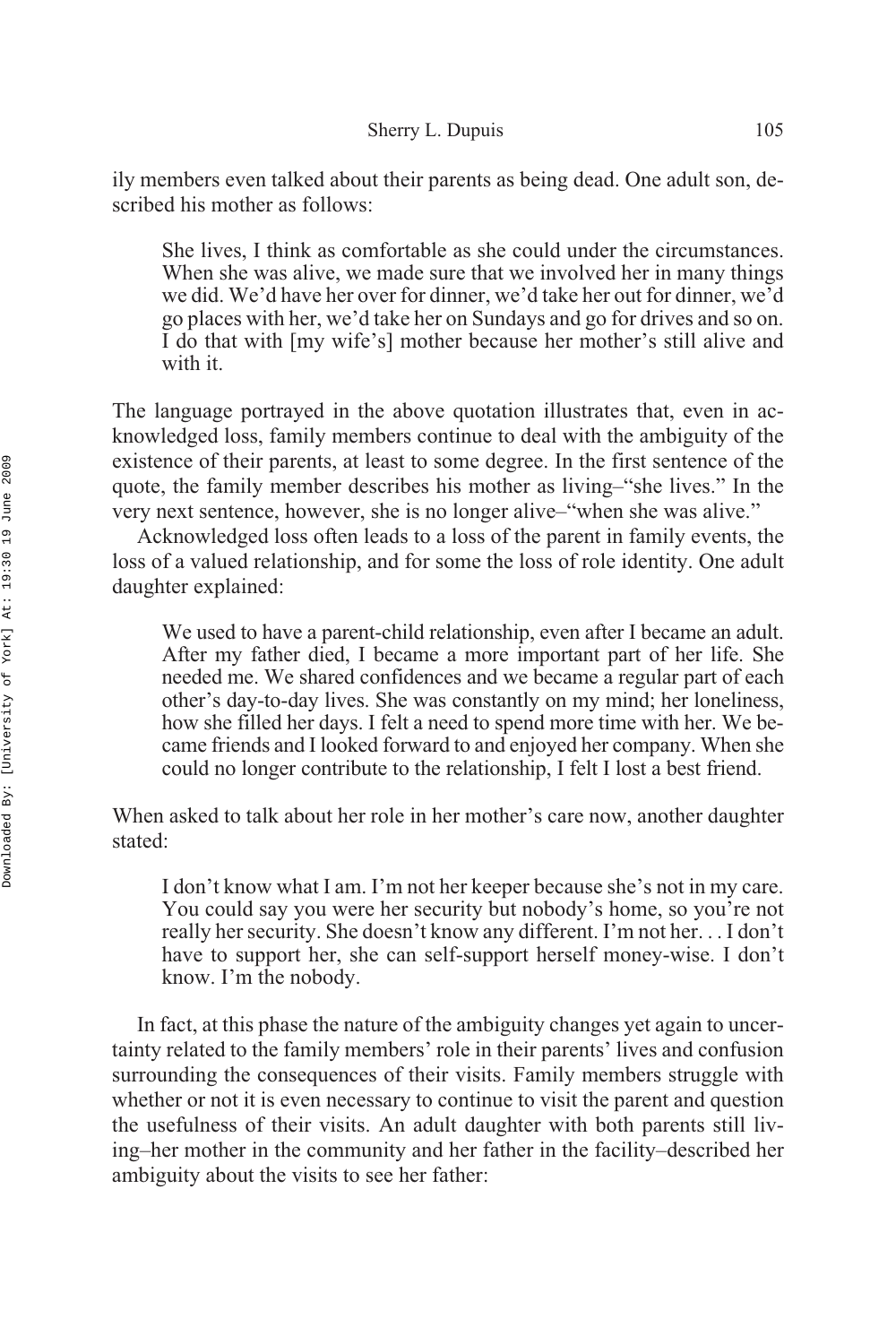I think the love is necessary for my mother. I don't know that it is. . . necessary for my dad as much. I still have difficulty comprehending that if I didn't show up or if my mother didn't show up, if that would be harmful for my dad. I don't know if we are doing it for him or if we are doing if for us. It is probably more for us than for him because he doesn't know us any more and he seems quite content even when we are there to take off with somebody else, like one of the residents, and wander and walk and forget all about us being there. So, I really don't know if it would make a difference.

Finally, the phase of acknowledged loss can result in family crises, particularly if individual family members reach this phase at different times or have different perceptions of the parent with dementia. This quotation illustrates the different family perceptions that two siblings held about their father:

One of my brothers did that, just like night and day. [He said:] "my father is no longer alive. I can do whatever needs to be done for this shell but that is not my father. My father died several years ago." Which I find fascinating. No, there are still characteristics, there are facial expressions, you can tell there is frustration at times, these are parts of his personality. He is also wanting to have hugs, his wanting to hold somebody's hand, his wanting for that tenderness, that is also part of my father. So no ... he is still my father and he will be until the day he dies and yes he has this horrible disease but that doesn't take away the fact that he is my father. So, I feel very strongly about that actually.

Another adult daughter described the strain the situation had put on her relationship with her sister:

My sister's four years younger than I am and we've always been close but this has done the opposite. Now she and I have really had terrible arguments over stuff like this and I'm sad about that relationship and it's all because of this rotten disease....I think it's difficult for [my sister] when she's at a distance. In many ways, being able to face the situation has been more of a healing process but I don't think she's had a chance to go through that because she's not here. And, she was always my dad's favourite. Not favourite, but, you know, she spent a lot of time with him on his woodworking projects and all that kind of stuff. So, I think that she figured that we were jamming dad into a nursing home and we didn't really need to.... And, even this summer, my daughter got married this summer, and [my sister] went up to see [dad]. I knew that it would be awful because we knew how badly he had slipped. She was convinced that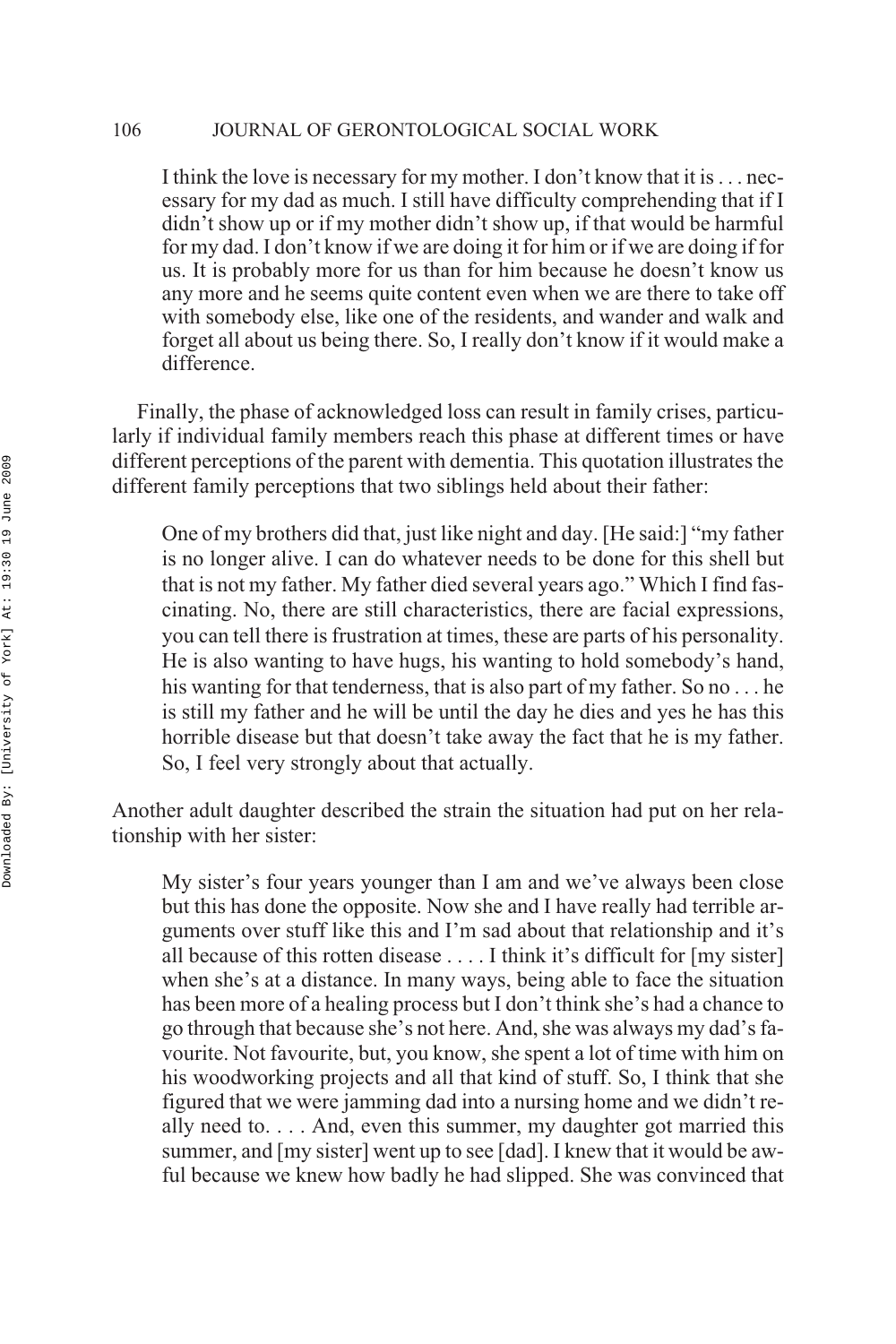he was drugged out of his mind at the nursing home. And, there wasn't anything that we could do to convince her that that wasn't the case (*family member is crying through most of this and having a hard time talking*).

*Coping with Acknowledged Loss*

Family members generally described two ways in which they coped with acknowledged loss. Both of these coping strategies represented attempts by the adult children to move on with their lives. Some family members coped through *acceptance* of the loss. They accepted the fact that their parents no longer existed in their lives, at least psychologically, or no longer existed as they once had, and reframed the situation in more positive ways. With this strategy, family members shifted their focus to reclaiming their own lives and improving their own well-being; that is, the focus shifted to a re-establishment of their own lives and to their own healing. One family member who described her mother as "no longer here" explained how she was able to move to this place of acceptance:

My mother and I got along very well and I don't have anything to make up for and I don't have any unresolved concerns. We didn't have any, we worked it all through. If I viewed myself as a very intense caregiver now, I am not sure how healthy that would be for me. I don't know that either of us would gain from that. I know that my mother can no longer help me ... she can't do that. I need to acknowledge that and move on. We all feel that we were great when it was time to be great and we really can't help her any more than this.

Another adult son described how he came to accept the situation and reframe things in a more realistic way:

The fact is that I made the decision that the best thing I could do for her was to make her life as happy and full as possible regardless of the disease and that didn't mean maintaining her Winnipeg existence. It meant what can I do *now*.... Once I finally accepted the disease and the potential fate that lay ahead, I lost interest in trying to keep ties with "the old times." I decided to focus on what we could do to improve her standard of life. I really feel this is the way to go. My sisters are not as convinced and try to preserve the past connections. . . . It also helps to keep me from dwelling on how much we have lost or she specifically has lost from the old days.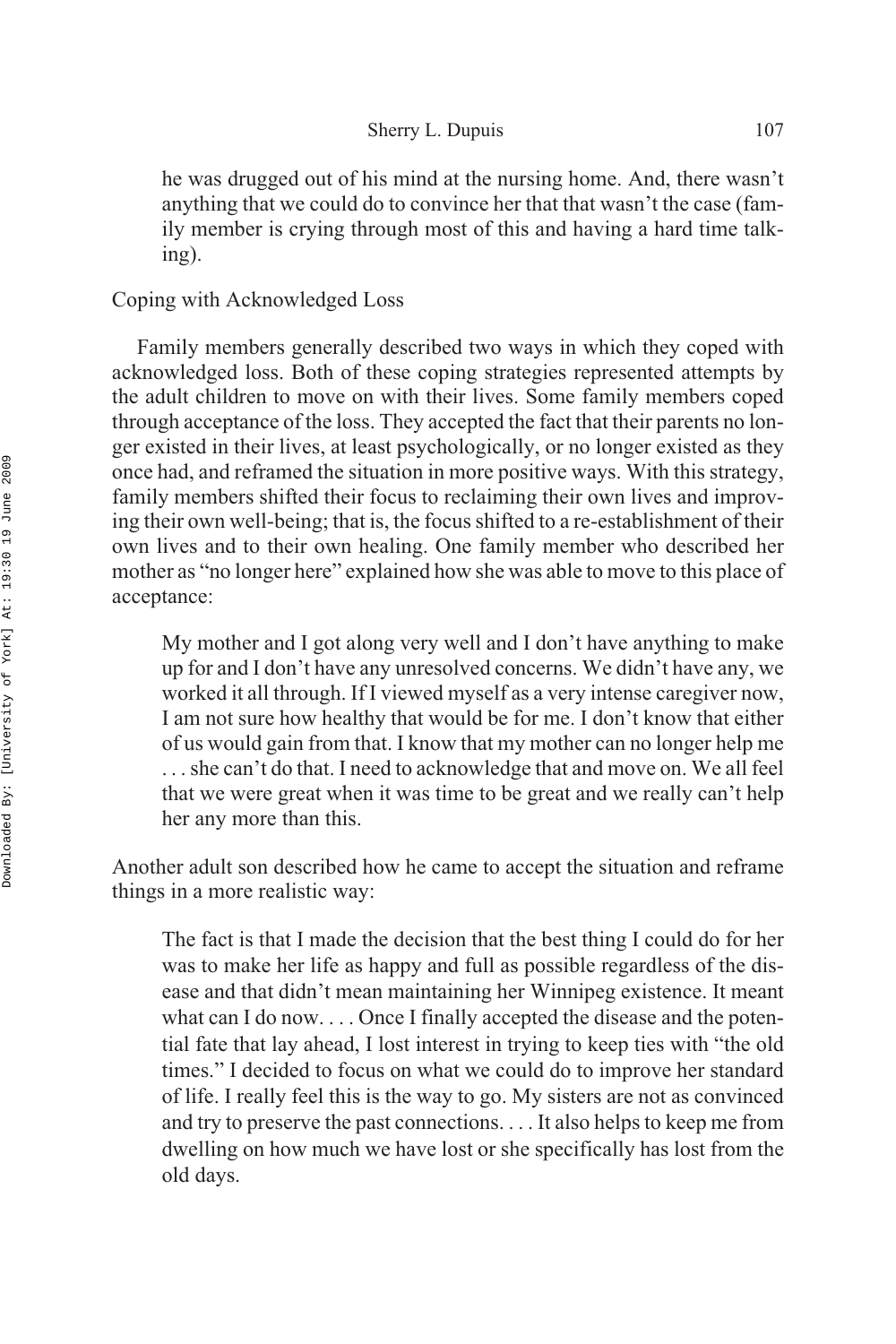Part of coming to a place of acceptance for family members also involved coming to a realization that they were doing the best they could in their roles. As one adult daughter explained:

Mother died five years ago, this is just a body and you try to make it as comfortable as you possibly can. I think I have learned after all of these last three or four years to try and accept that in yourself, to make yourself aware that you are doing everything you can.

Other family members coped with acknowledged loss through *avoidance* of the loss and focused on protecting themselves from the loss by avoiding the situation altogether. These family members visited rarely and rarely went to the facility alone. Some of these family members turned their focus to the other parent if both parents were still living. It was important to them to feel connected to that well parent. Others turned the focus to themselves and finding ways to heal from the loss. When asked to describe her role in her mother's care, one adult daughter stated:

I think I've defined my role as: I've left the facility to take care. . . . It probably sounds very non-caring. It isn't a case of non-caring. Once I lost my mother is what I call it, I find it incredibly stressful to go and see her. I guess it's because it's *my* mother and because my mother was widowed when I was 16 [and] we had a very, very close relationship and I haven't accepted it well, that's the bottom line. . . . I used to see her a lot and then toward the... when I could see her going down too, when she started mixing everybody in the family up and was never sure [who we were]. She knew we were family, but she didn't know who we were and I guess that's when it just hit me. My God, she doesn't even know me any more. . . and I think it just zapped me and it put me into a very defensive position for my own self and I just took the role that I can't handle this. I'm not doing well.

This particular family member rarely visited her mother, visiting every three months and often much less. Also, she only visited when her daughter could accompany her.

Not surprisingly, family members who coped through avoidance of the situation expressed much more pain and emotional distress in their roles than those who were able to come to a place of acceptance of the situation. They found it very difficult, if not impossible, to reframe the situation in more positive ways. Thus, these adult children found it much harder to move on than those who were able to accept the loss of their parents.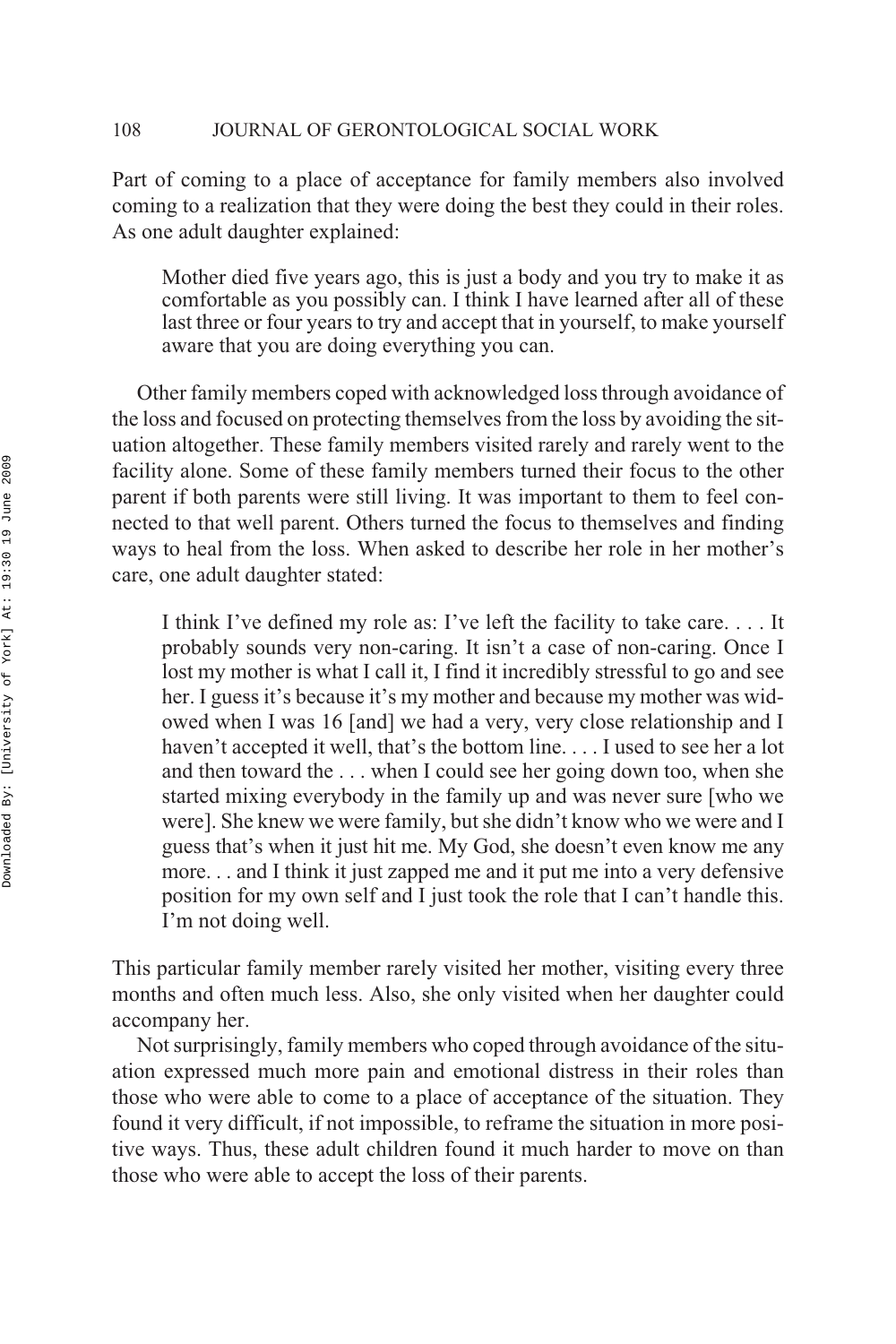Because the loss of the parent occurs over a very long and gradual period of time, grieving begins early on in the process of ambiguous loss and continues throughout the journey. Most of the grieving happens while the care receiver is still living. One family member described the process as follows: "There's still a process that you have to work through and there's a whole grieving process, I mean all the way throughout this, about in essence the person isn't dead but in reality the person that you knew is gone." Once family members have gone through the acknowledged loss phase, many family members are ready for their parents to die physically or think that it would be less painful if their parents would die. One adult son explained:

[My mother] is very much in a way ready to leave this life. She would love to just go. She's actually old, it's nothing, bone, just skin over bones and she sits in the wheelchair... there's nothing there anymore.

*Are you ready for her to leave this life?*

Oh yeah.

Another adult son described the pain of watching his mother die:

I guess to me it's just, it would have been easier if she'd died one night in her sleep and that would have been the end of it. That's the way my father went. That's the way my grandmother went. My mother is the only living relative that I've got that's convalescent. Everybody else died quickly. And, to me that's the way it should be and that's the way I like it. Like just, because this to me is probably more painful than, than had she died and left this world.

#### *DISCUSSION AND CONCLUSIONS*

The findings in this study support previous research and insights on ambiguous loss in that it highlights the emotional stress and turmoil involved in dealing with such a loss. It also expands our understanding of the nature of ambiguous loss in caring for a parent with dementia living in a long-term care facility. The results suggest that dealing with ambiguous loss involves a long, painful grieving process. Some family members referred to it as "the long good-bye" or "the never-ending funeral." In dealing with ambiguous loss, family members go through at least three phases which involve anticipating the loss, living through the progressive psychological loss, and acknowledging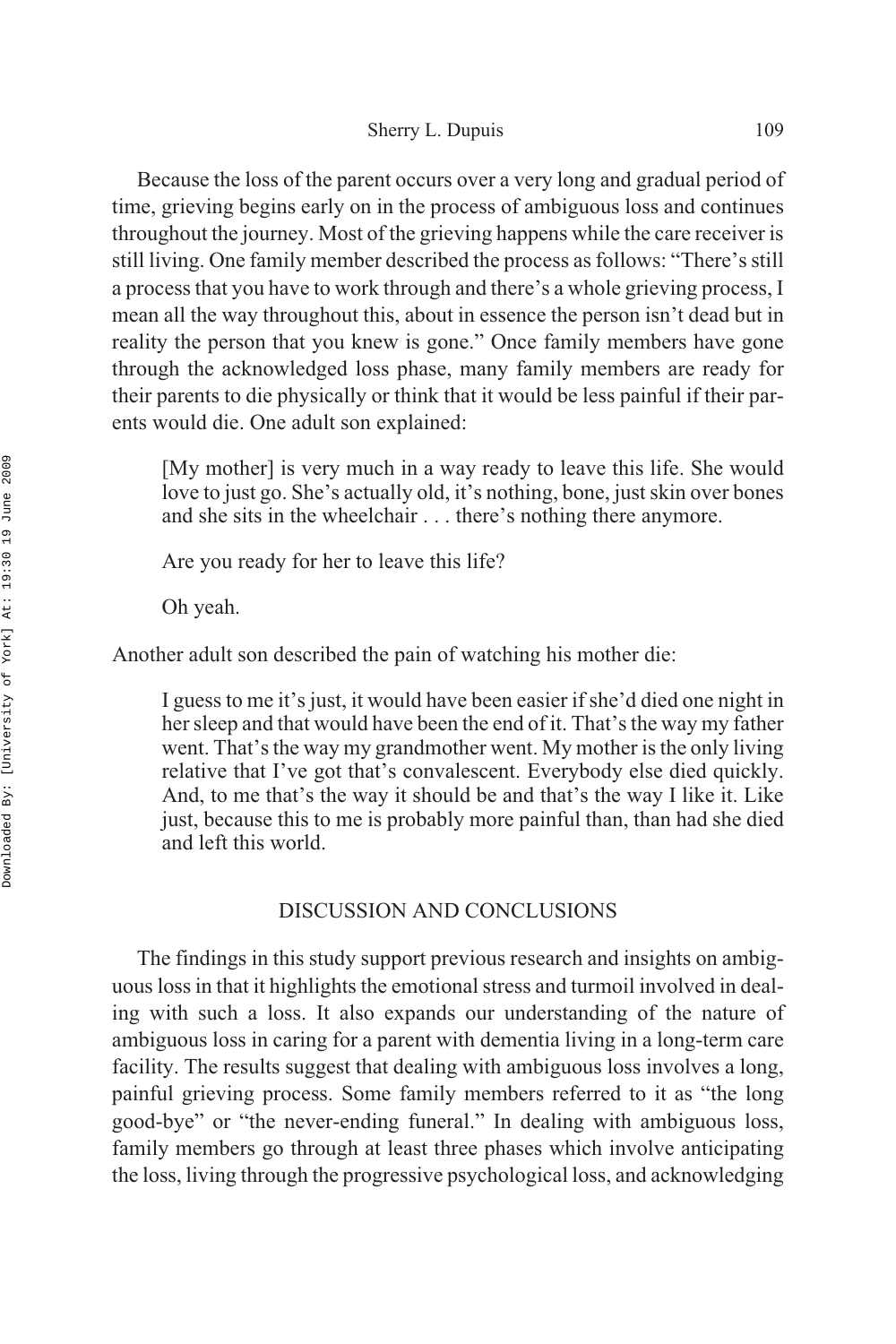the loss. They then cope with the acknowledged loss of their loved ones using two different strategies, through acceptance or avoidance of the situation.

It became very apparent in the stories shared by the adult children that perceptions or definitions of the situation are critical to how family members cope and that these perceptions are altered and re-altered at different phases in the process. Further, as perceptions of the situation are re-defined, the nature of the ambiguity shifts and the experience of ambiguous loss changes. The most critical factor affecting these definitions of the situation was the progression of the parent's disease. That is, adult children's perceptions of the degree of cognitive impairment and particularly the perception of the parent's psychological presence were most important to the family member's experience in the caregiving role. Further, movement through the phases of ambiguous loss was more linked to the family member's interpretation and appraisal of the impairment than to time in the role itself.

In early phases of the institution-based caregiving role, family members often deal with uncertainty regarding what the future holds and whether or not they will be able to cope with what lies ahead. As the disease progresses and the institution-based caregiving career proceeds, family members deal with the gradual deterioration of their loved ones and watch them become more and more psychologically absent in their lives. Increasingly, they struggle with whether or not the parent still exists for them. At some point in the process and typically in later phases of the institution-based caregiving career, many family members realize that their parents no longer exist for them and acknowledge the psychological loss of their parents. Some uncertainty related to the "thereness" of the parent may continue, however, at this later phase family members struggle most with ambiguity regarding their role in their loved ones' lives and confusion over the usefulness of their visits.

Family members tended to cope with acknowledged loss through either acceptance or avoidance. The adult children in this study who were able to accept the loss and reframe the situation in new and positive ways coped much better in their roles than those who used avoidance as a coping strategy. This is consistent with previous research which suggests that avoidant-evasive coping strategies can be ineffective and more harmful than beneficial in dealing with the emotional demands of caregiving (Pruchno & Resch, 1989). Cognitive or appraisal-focused strategies (e.g., reframing/reappraising the situation, acceptance of situations that cannot be changed) appear to be the most effective strategies in dealing with the emotional stresses of caregiving (Williamson & Schulz, 1993). Acceptance may be particularly crucial in dealing with ambiguous loss associated with dementia care. In fact, researchers have suggested that acceptance is an important, and perhaps critical, final step in the grieving process. Through acceptance, family members seem to experience "maturation"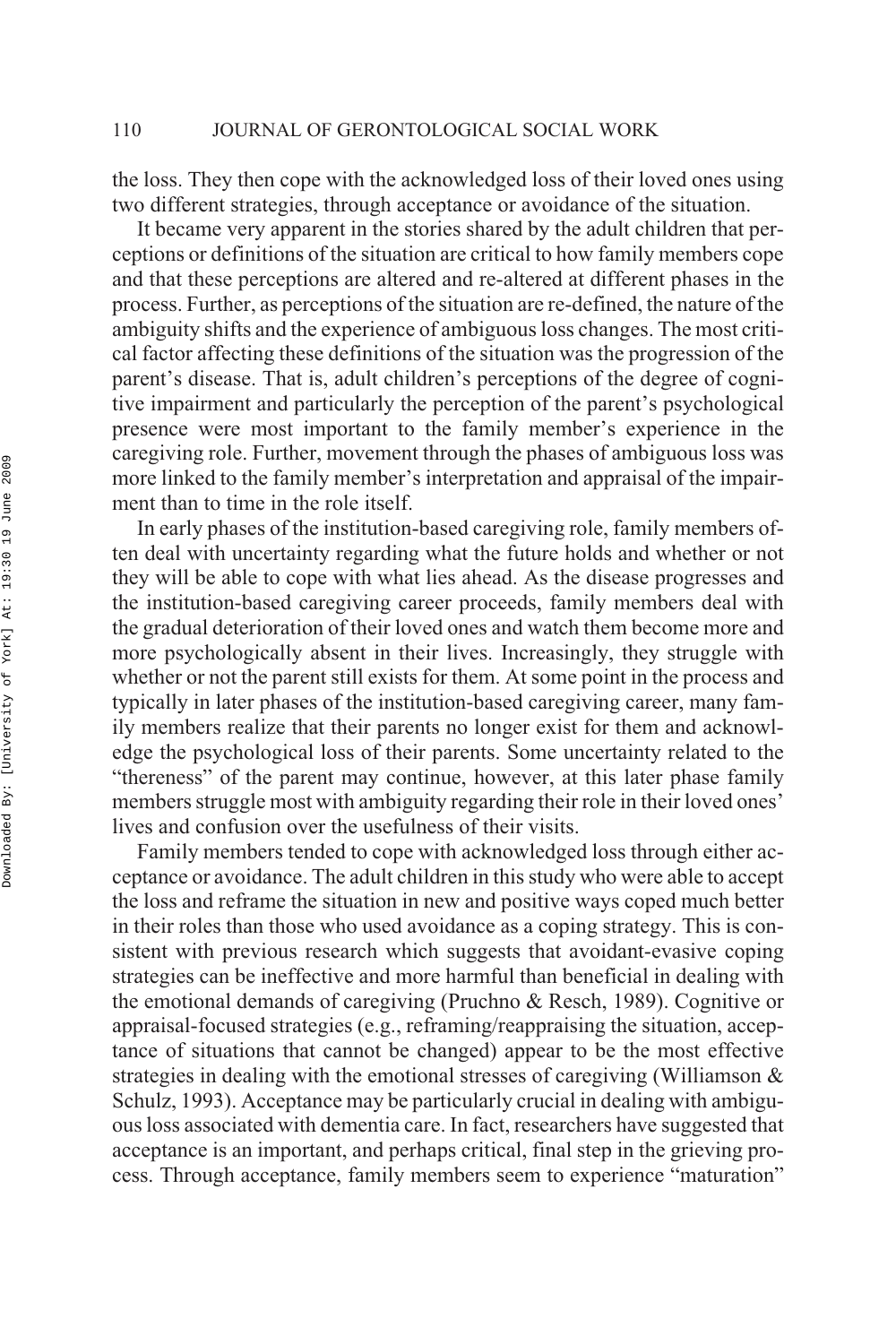where they begin to accept their ill relative as being very different and also that it is unlikely that their loved one will return to the way they were before the illness (Ponder & Pomeroy, 1996). Family members then appear to experience a peace of mind with the situation and become better able to accept their limitations in the care of their loved ones (Teusink & Mahler, 1984). Research also suggests that as caregivers reach acceptance, both the intensity and the number of grief behaviors seem to decrease (Ponder & Pomeroy, 1996).

The insights from this study have numerous practical implications and may help social workers and other professionals to better meet the needs of family members caring for persons with dementia. The findings point to the importance of identifying the nature of the ambiguity at various phases in the disease process. Helping family members identify the type of ambiguity they are dealing with and assisting them in managing the ambiguity is critical in helping them cope with ambiguous loss.

The findings also demonstrate that family members may have different needs at different phases of the ambiguous loss process and highlight the importance of educational, supportive, and therapeutic programs for family members throughout the loss process. Those early in the anticipatory loss phase of the process, for example, may need educational programs focused on what they can expect as the disease progresses. Further, some family members later in their caregiving careers in this study recommended the use of caregiver mentors, particularly early in the institution-based caregiving career. They suggested that being matched with a family member who is later in the caregiving career may have helped them cope better with the stresses of anticipatory loss by providing them with a more realistic perception and better preparing them for what was to come. Those in the progressive loss phase may need individual counseling and support programs to help them deal with the gradual psychological loss of their loved ones. As family members move through acknowledged loss, they may need help in reframing the situation in more realistic ways and in moving to a place of acceptance. As Boss (1991) emphasized: "Only through the family members reframing of how they see the situation can change take place. We must therefore see the loss *through their* eyes before we can know how to support and guide their resolution" (p. 167). Avoidance of the situation leads to the loss of involvement of the family member in the life of the resident, which can be detrimental for both the families and the resident (Boss, 1999). By helping family members find a way to accept the loss of their loved ones, families can find ways to redefine their relationships and develop new roles and alternative ways to be involved in the resident's life (Boss, 1993). Family counseling may also be important at this phase, particularly for those families experiencing conflicts related to different

Downloaded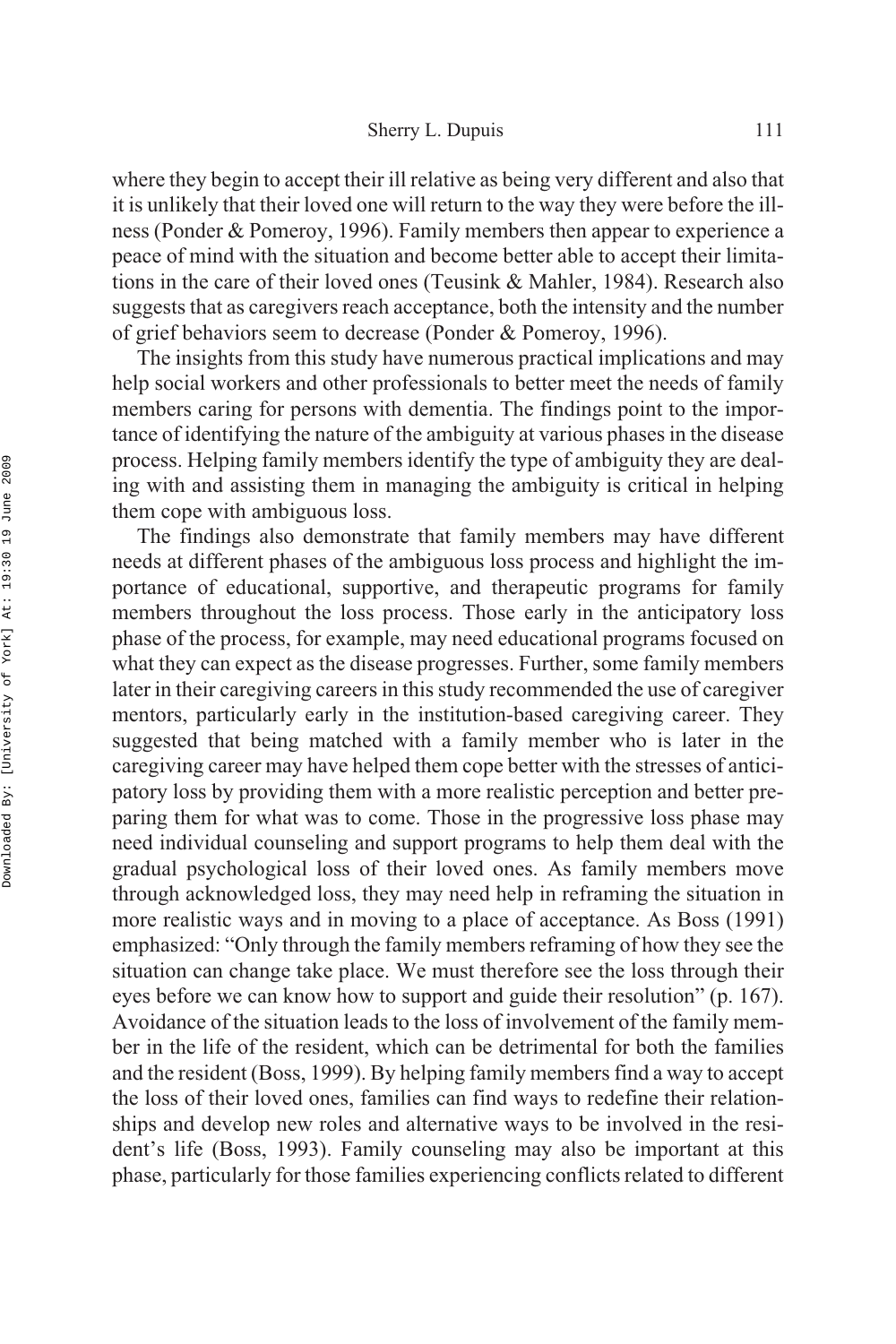perceptions of the situation and the psychological presence of the care receiver.

The psychological death of a loved one can lead to a grief reaction as well as profound feelings of helplessness, guilt, and ambivalence as well as a tendency to view caregiving tasks and visits as useless (Doka & Aber, 1989). In this study, family members in mid and later phases of their institution-based caregiving careers described the difficulties they had during visits, the sense of helplessness they felt in their roles, and the longing for something meaningful to do while visiting and caring for their loved ones. Thus, as the disease progresses and process of ambiguous loss continues, family members also may need help in redefining their roles in their relatives' lives and in making visits easier, more meaningful, and less painful. Research suggests that therapeutic family leisure programs may be effective in enhancing family visits and alleviating caregiver burden for family members of institutionalized older adults with Alzheimer's disease (Dupuis & Pedlar, 1995). Family leisure programs appear to facilitate quality visits, provide meaningful roles for family members, and promote the development of social support networks, which together help to increase the coping capacity of caregivers. Dupuis & Pedlar (1995) argue that these factors may provide "buffering mechanisms" that may serve to moderate the impact of caregiver stress on psychological health and well-being and provide the opportunity for the re-establishment of meaningful relationships between caregivers and their care receivers. Whatever the case, strategies need to be developed that include family members in meaningful and creative ways in the facility and that enhance the visits for both the residents and their family members.

This study provides some deeper insight into the nature of ambiguous loss for adult children caring for parents with dementia living in long-term care facilities, but it is not without its limitations. The process of ambiguous loss was developed from cross-sectional data of family members' accounts of the history of their caregiving roles and from comparing family members at different phases in their institution-based caregiving careers. However, longitudinal research is necessary in order to verify the phases involved in dealing with ambiguous loss and to better understand the process further. This study also focused on adult children of persons with dementia and, therefore, it is unclear whether or not spouses of persons with dementia perceive their experiences with ambiguous loss in similar ways as adult children. Future research should explore the nature of ambiguous loss for other familial caregivers. Further, the focus of this study was on family members caring for a relative with dementia living in a long-term care facility. Thus, it is unclear at this point whether or not the process of ambiguous loss is similar for community-based caregivers. Research is needed that explores the nature and experience of ambiguous loss for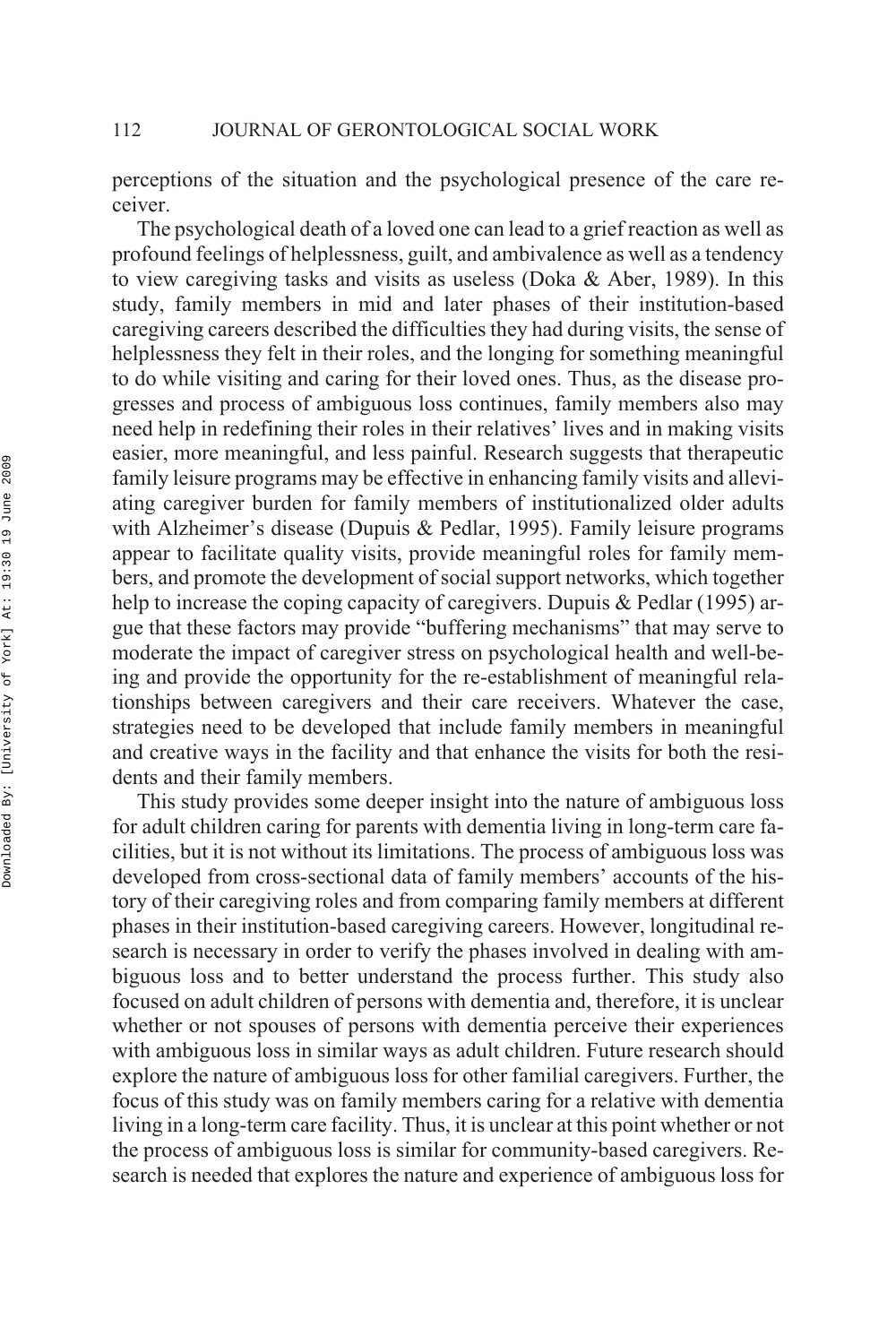family members caring for a person with dementia living in the community. Finally, the process of ambiguous loss and how families cope throughout the process likely has enormous implications for persons with dementia. Yet very little is known about how various family reactions in ambiguous loss situations affect those with dementia. Much more research is needed in order to understand the relationship between ambiguous loss situations for family members and the impact of those situations and reactions on persons with dementia.

# REFERENCES

- Aneshensel, C.S., Pearlin, L.I., Mullan, J.T., Zarit, S.H., & Whitlatch, C.J. (1995). *Profiles in caregiving: The unexpected career.* San Diego, CA: Academic Press.
- Blumer, H. (1969). *Symbolic interactionism: Perspective and method.* Englewood Cliffs, NJ: Prentice-Hall.
- Boss, P. (1991). Ambiguous loss. In F. Walsh & M. McGoldrick (Eds.), *Living beyond loss: Death and the family* (pp. 164-175). New York: W.W. Norton & Company.
- Boss, P. (1993). The reconstruction of family life with Alzheimer's disease: Generating theory to lower family stress from ambiguous loss. In P. Boss, W. Doherty, R. LaRossa, W. Schumm, & S. Steinmetz (Eds.), *Sourcebook of family theories and methods: A contextual approach* (pp. 163-166). New York: Plenum Press.
- Boss, P. (1999). *Ambiguous loss: Learning to live with unresolved grief.* Cambridge, MA: Harvard University Press.
- Boss, P., Caron, W., & Horbal, J. (1988). Alzheimer's disease and ambiguous loss. In C. S. Chilman, E. W. Nunnally, & F. M. Cox (Eds.), *Chronic illness and disability* (pp. 123-140). Newbury Park, CA: Sage.
- Boss, P., Caron, W., Horbal, J. & Mortimer, J. (1990). Predictors of depression in caregivers of dementia patients: Boundary ambiguity and mastery. *Family Process*, *29*, 245-251.
- Boss, P., & Greenberg, J. (1984). Family boundary ambiguity: A new variable in family stress theory. *Family Process*, *23*, 535-546.
- Clair, J.M., Fitzpatrick, K.M., & La Gory, M.E. (1995). The impact of psychosocial resources on caregiver burden and depression: Sociological variations on a gerontological theme. *Sociological Perspectives*, *38*(2), 195-215.
- Doka, K. J., & Aber, R. (1989). Psychosocial loss and grief. In K. J. Doka (Ed.), *Disenfranchised grief: Recognizing hidden sorrow* (pp. 187-211). Lexington, MA: Lexington Books.
- Dolan Mullen, P. (1985-86). Generating grounded theory: Two case studies. *International Quarterly of Community Health Education*, *6*(3), 177-214.
- Dupuis, S. L. (1997). *The roles of adult daughters in long-term care facilities: Alternative caregiver career paths.* Unpublished doctoral dissertation. University of Guelph, Guelph, Ontario, Canada.
- Dupuis, S. L., & Pedlar, A. (1995). Family leisure programs in institutional care settings: Buffering the stress of caregivers. *Therapeutic Recreation Journal*, *29*(3), 184-205.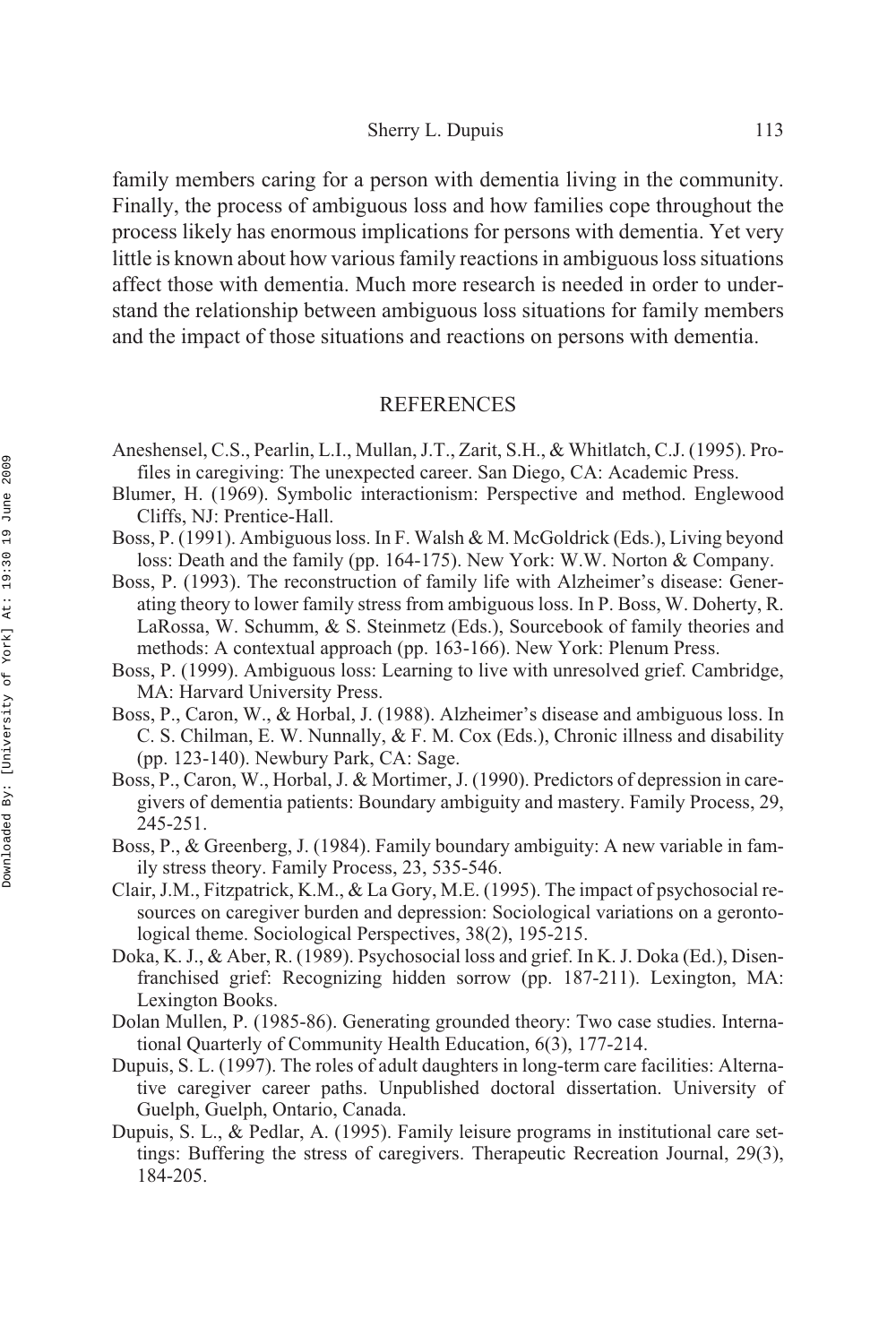- Fravel, D., & Boss, P. (1992). An in-depth interview with the parents of missing children. In J. F. Gilgun, K. Daly, & G. Handel (Eds.), *Qualitative methods in family research* (pp. 198-235). Newbury Park, CA: Sage.
- Gillick, M. R. (1999). *Tangled minds: Understanding Alzheimer's disease and other dementias.* New York, NY: Plume.
- Given, B.A., & Given, C.W. (1991). Family caregiving for the elderly. *Annual Review of Nursing Research*, *9*, 77-101.
- Glaser, B.G. (1978). *Theoretical sensitivity.* Mill Valley, CA: Sociology Press.
- Glaser, B.G., & Strauss, A.L. (1967). *The discovery of grounded theory: Strategies for qualitative research.* Chicago, IL: Aldine de Gruyter.
- Greenfield, W. L. (1984). Disruption and reintegration: Dealing with familial response to nursing home placement.*Journal of Gerontological Social Work*, *8*(1/2), 15-21.
- Holstein, J.A., & Gubrium, J.F. (1995). *The active interview.* Thousand Oaks, CA: Sage.
- Jaffe, D.J., & Miller, E.M. (1994). Problematising meaning. In J.F. Gubrium & A. Sankar (Eds.), *Qualitative methods in aging research* (pp. 51-64). Thousand Oaks, CA: Sage.
- Kaplan, L., & Boss, P. (1999). Depressive symptoms among spousal caregivers of institutionalized mates with Alzheimer's boundary ambiguity and mastery as predictors. *Family Process*, *38*, 85-103.
- Kincheloe, J. L., & McLaren, P. L. (1994). Rethinking critical theory and qualitative research. In N. K. Denzin & Y. S. Lincoln (Eds.), *Handbook of Qualitative Research* (pp. 138-157). Thousand Oaks, CA: Sage.
- Lincoln, Y., & Guba, E. (1985). *Naturalistic inquiry.* Beverly Hills, CA: Sage.
- Molloy, W., & Caldwell, P. (1998). *Alzheimer's disease.* Toronto, ON: Key Porter Books Limited.
- Ory, M.G., R. R. Hoffman, J. L. Yee, S. Tennstedt, & R. Schulz. (1999). Prevalence and impact of caregiving: A detailed comparison between dementia and nondementia caregivers. *The Gerontologist*, *39*, 177-185.
- Ponder, R. J., & Pomeroy, E. C. (1996). The grief of caregivers: How pervasive is it? *Journal of Gerontological Social Work*, *27*(1/2), 3-21.
- Powell, L., & Courtice, K. (1983). *Alzheimer's disease: A guide for families.* Reading, MA: Addison-Wesley.
- Pratt, C. C. Schmall, V. L., Wright, S., & Hare, J. (1987). The forgotten client: Family caregivers of institutionalized dementia patients. In T. H. Brubaker (Ed.), *Aging, health, and family: Long-term care* (pp. 197-213). Newbury Park, CA: Sage.
- Pruchno, R. A., & Resch, N. L. (1989). Husbands and wives as caregivers: Antecedents of depression and burden. *The Gerontologist*, *29*(2), 159-165.
- Rosenthal, C.J., & Dawson, P. (1992). Families and the institutionalized elderly. In G.M.M. Jones & B.M.L. Miesen (Eds.), *Care-giving in dementia: Research and applications* (pp. 398-418). New York, NY: Routledge.
- Ross, M. M. (1991). *The caregiving career following the institutionalization of husbands.* Unpublished doctoral dissertation. University of Toronto, Toronto, Ontario, Canada.
- Schatzman, L., & Strauss, A.A. (1973). *Field research: Strategies for a natural sociology.* Englewood Cliffs, NJ: Prentice Hall.